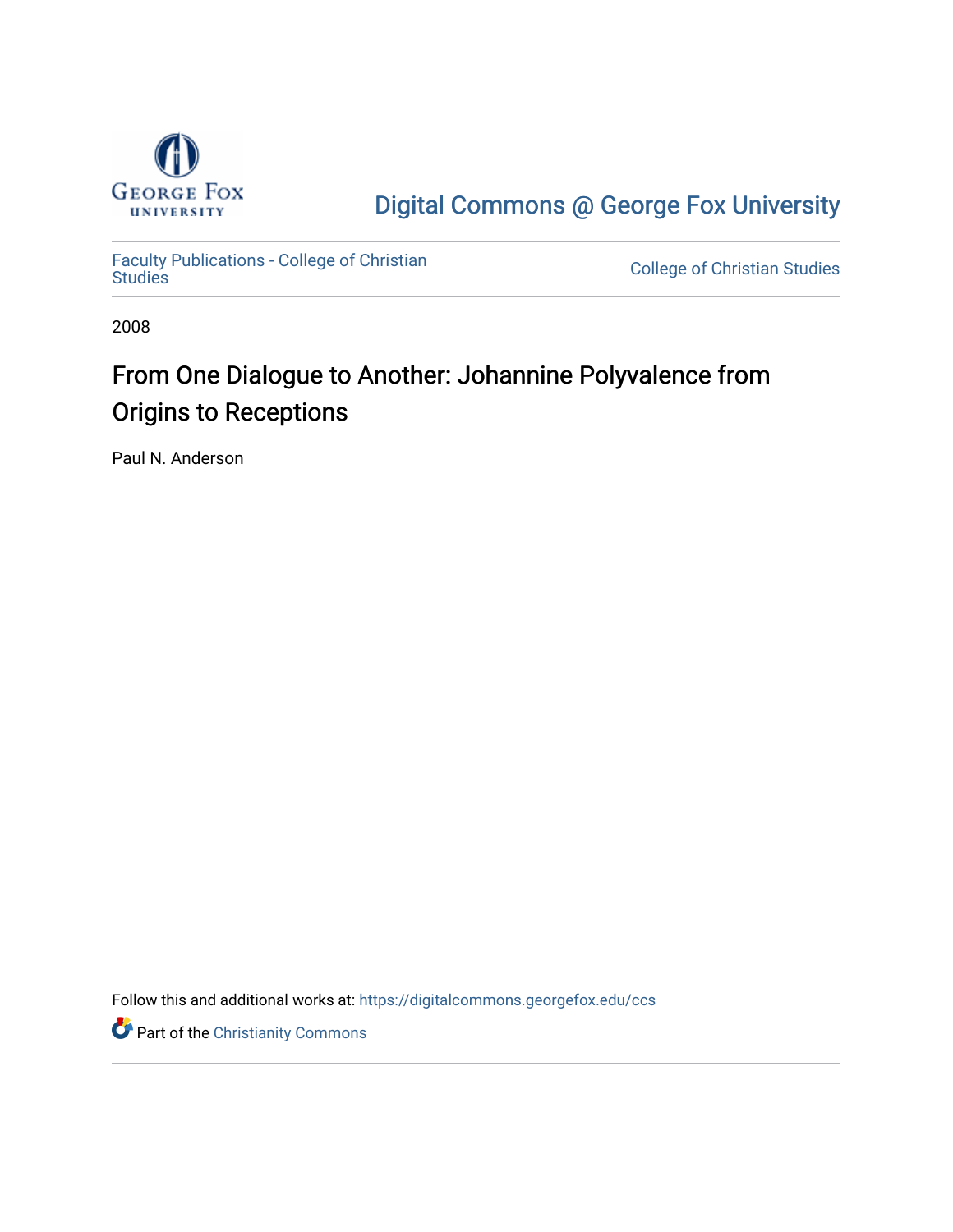# FROM ONE DIALOGUE TO ANOTHER: Johannine Polyvalence from Origins to Receptions

*Paul N. Anderson*

Throughout the ages, one of the primary mistakes committed in studying the Gospel of John has been to read the text monologically instead of dialogically. This error has often led some readers of the Fourth Gospel to "get it wrong," needing correction by later interpreters. Put otherwise, many an ecumenical council or more nuanced interpretation has restored the tension that had been lost by interpreters who had sided with one aspect of John's witness without considering another. Likewise, one flaw of modern literary-critical theories is that they have often sought to ascribe the sources of the Fourth Gospel's theological tensions to sets of imagined literary poles, failing to consider the possibility that the origin of those tensions was been integral to the thinking and style of the Evangelist.<sup>1</sup> John's material developed dialogically, and it must be read dialogically if its epistemological origin, developmental character, and rhetorical design are to be adequately understood. Indeed, there are different levels and types of dialogical operation underlying the Johannine text—from origins to receptions—and these involve theological, historical, and literary factors that require a *polyvalent* approach to Johannine interpretation.

<sup>.</sup> For a fuller discussion of the Fourth Gospel's theological tensions as *external* to the thinking of the Evangelist (Bultmann and diachronic theorists) or *internal* to the Evangelist's thinking (Barrett and synchronic theorists), see Anderson 1996; 2004. For a development of the four sources of the Gospel's theological tensions (the dialectical thinking of the Evangelist; John's Mosaic-Prophet Agency schema; the dialectical Johannine situation; and the dialogical/rhetorical work of the narrator) see Anderson 2007a. For the history of patristic discussions of Johannine Christology see T. E. Pollard's excellent overview (1970).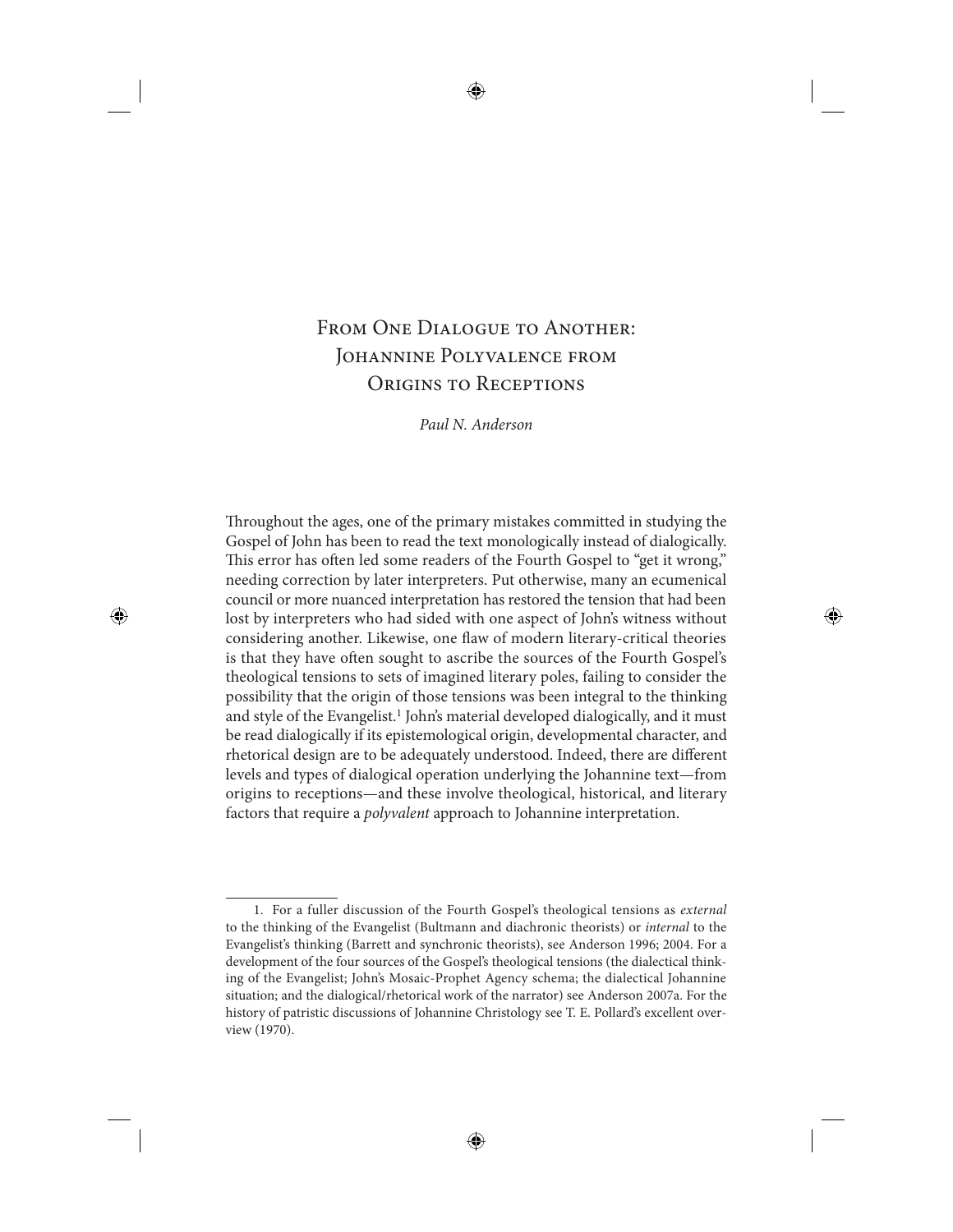#### Polyvalence and Biblical Interpretation

So what is meant by "polyvalence"? The word *valence* (from the Latin *valentia*) means "power" or "capacity," especially with reference to the making of connections. In chemistry, the valence of an atom refers to the capacity of its particles to bond with those of other atoms. In linguistics, valence refers to the number of meanings implied by various qualifiers of a verb. In psychology, valence refers to a person's feelings and thoughts, especially referring to two opposing feelings or drives leading to conflictive *ambi*valence. In literature, valence refers to the ways a narrative connects with audiences and themes, and *polyvalence in literature* relates to many levels of meaning, embedded within the text and beyond it, transcending time, space, and form.

This is an important consideration because literature, and especially narrative literature, is rarely monovalent, as though it has only one level of meaning. Even nursery rhymes carry within themselves multileveled associations beyond the simplistic themes they convey. Further, any "classical" text will be deemed such precisely because it conveys meaning on more than one level alone, which is why it continues to be engaged again and again across epochaps and settings. What Mikhail Bakhtin has described as "dialogism" reflects the multiplicity of meanings emerging from different systems of thought as represented through divergent voices within a narrative. As *polyphony* presents a diversity of voices, and as *polysemy* leverages a panoply of signified meanings within literature, *polyvalence* in narrative refers to the multiplicity of connections, associations, and meanings that accompany both preceding and following—any theme or its signification in a given text.<sup>3</sup>

In Johannine perspective, a dialogical presentation of Jesus bears within itself multiple forms and modes of dialogue, which in turn engage each other in polyvalent ways. The question is whether approaches to the Fourth Gospel can also make connections from one system to another. Semiotic polyvalence works within literature, but can interdisciplinary polyvalence function within biblical studies?

Reflecting a trend that D. A. Carson calls the "balkanization of Johannine studies" (2007), it can be seen how Johannine scholars have often resorted to mono-disciplinary approaches to the Fourth Gospel's riddles—understandably, but nonetheless to their peril. The introduction of any set of disciplinary tools to the analysis of a biblical subject or text requires its intensive application and

<sup>.</sup> Note James Fowler's reference to the Fourth Gospel as one of the genuinely *classic* texts of religious literature (Anderson, Ellens, and Fowler 2004, 268–71).

<sup>.</sup> See especially Bakhtin's description of "heteroglossia" in the novel (1981, 324–31) and his analysis of the hero in aesthetic perspective (1990).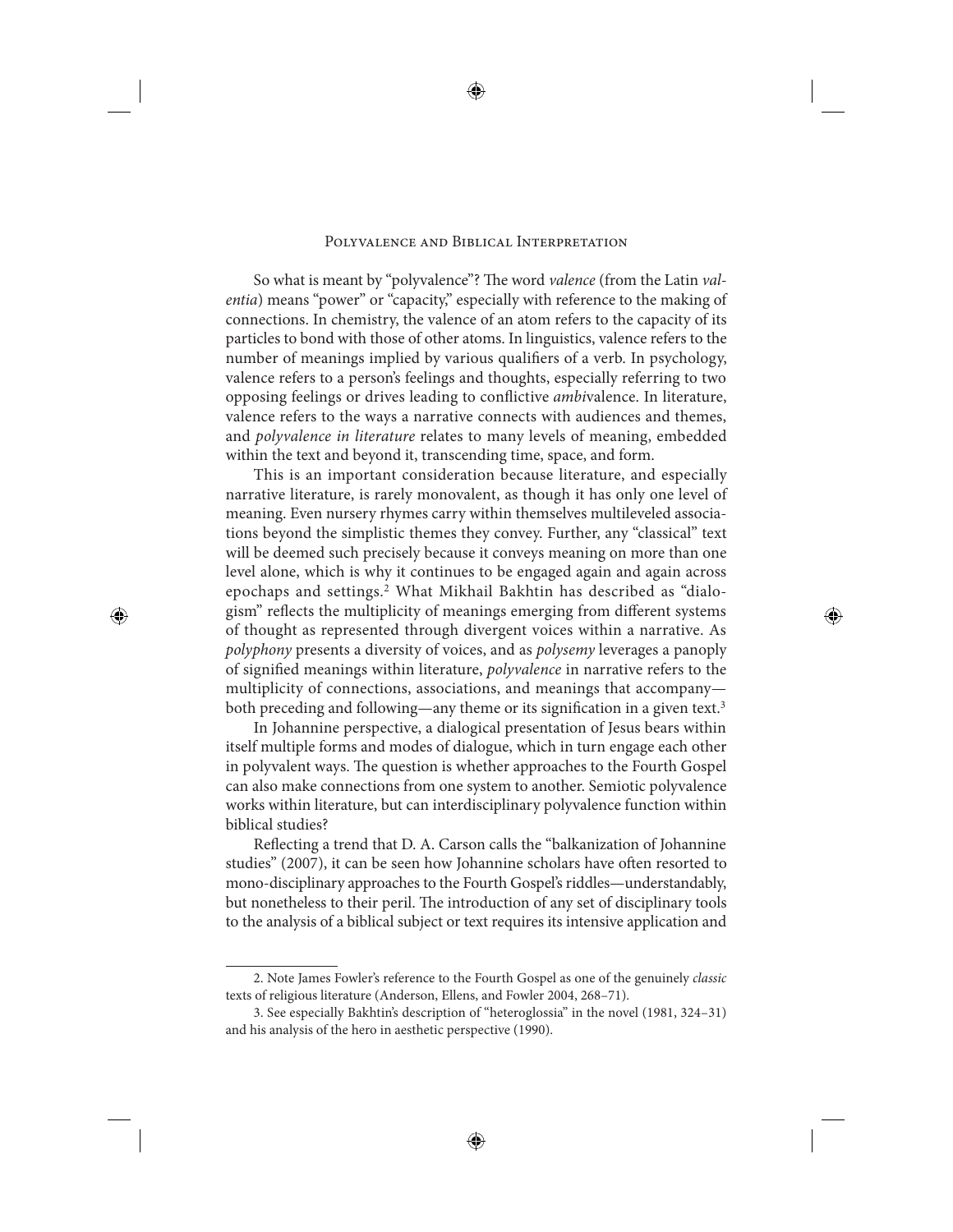narrow use, but the best studies will also take into consideration other relevant approaches, incorporating the findings of other studies into an interdisciplinary synthesis. Indeed, the great Johannine research programs of the twentieth century have done precisely this. One of the reasons Rudolf Bultmann's epochmaking synthesis has endured for so long, despite sustained criticism along the way, is that it was built upon multiple types of analysis, bringing together a synthesis of several approaches that had developed over a century or more. Since Bultmann's programmatic contribution in 1941, however, two others demand notice for their interdisciplinary character and multivalent impact. First, Raymond Brown's contribution stands out because, in addition to writing over two thousand pages in his Anchor Bible commentaries on the Johannine Gospel and Epistles (1966–70; 1982), he constructed compelling theories of the Fourth Gospel's composition and the history of the Johannine situation in ways that intersected with the text's literary, historical, and theological features.<sup>5</sup> Even in his analysis of the Johannine situation, however, Brown's refusal to limit discussion to a single dialogue (with the synagogue alone) is significant. Brown appreciated the polyvalence of the emerging Johannine situation itself, and in this way his approach differed from that of Martyn.<sup>6</sup> As a second example, Alan Culpepper's contribution stands out because of its capacity both to introduce new literary theories to the critical study of Gospel traditions and his ability to integrate those new literary disciplines with historical and theological approaches.<sup>7</sup> In particular, *Anatomy of the Fourth Gospel* has

<sup>.</sup> On one hand, Rudolf Bultmann's 1941 commentary on the Gospel of John drew together an amazing synthesis of source-critical, redaction-critical, exegetical, history of religions, and theological analyses enriched by existential sensitivities. On the other hand, Bultmann's *Theology of the New Testament* (1951–55) is one of the finest theological treatments of the New Testament ever produced. The synergy between his diverse methodological approaches and their incisive theological implications were a winsome combination. With the possible exception of Schweitzer's *Quest*, Bultmann's *Commentary on John* deserves consideration as the most significant single work of biblical scholarship work of the twentieth century.

<sup>.</sup> In my 2006 review of *Life in Abundance; Studies in John's Gospel in Tribute to Raymond E. Brown* (http://bookreviews.org/pdf/4874\_5078.pdf) I argued that Brown's contributions are worthy of being considered the most significant of any American Bible scholar of the twentieth century.

<sup>.</sup> See here Brown 1979 and his outline of several crises and dialogical partners in the Johannine situation in Brown and Moloney 2003. By contrast, Brown's colleague at Union Theological Seminary, J. Louis Martyn, focused on one primary dialogue within the Johannine situation: the Johannine-Jewish dialogue (see Martyn 2003).

<sup>.</sup> Even before Brown wrote *Community of the Beloved Disciple* (1979), Culpepper had written the first sustained development of the Johannine situation (Culpepper 1975).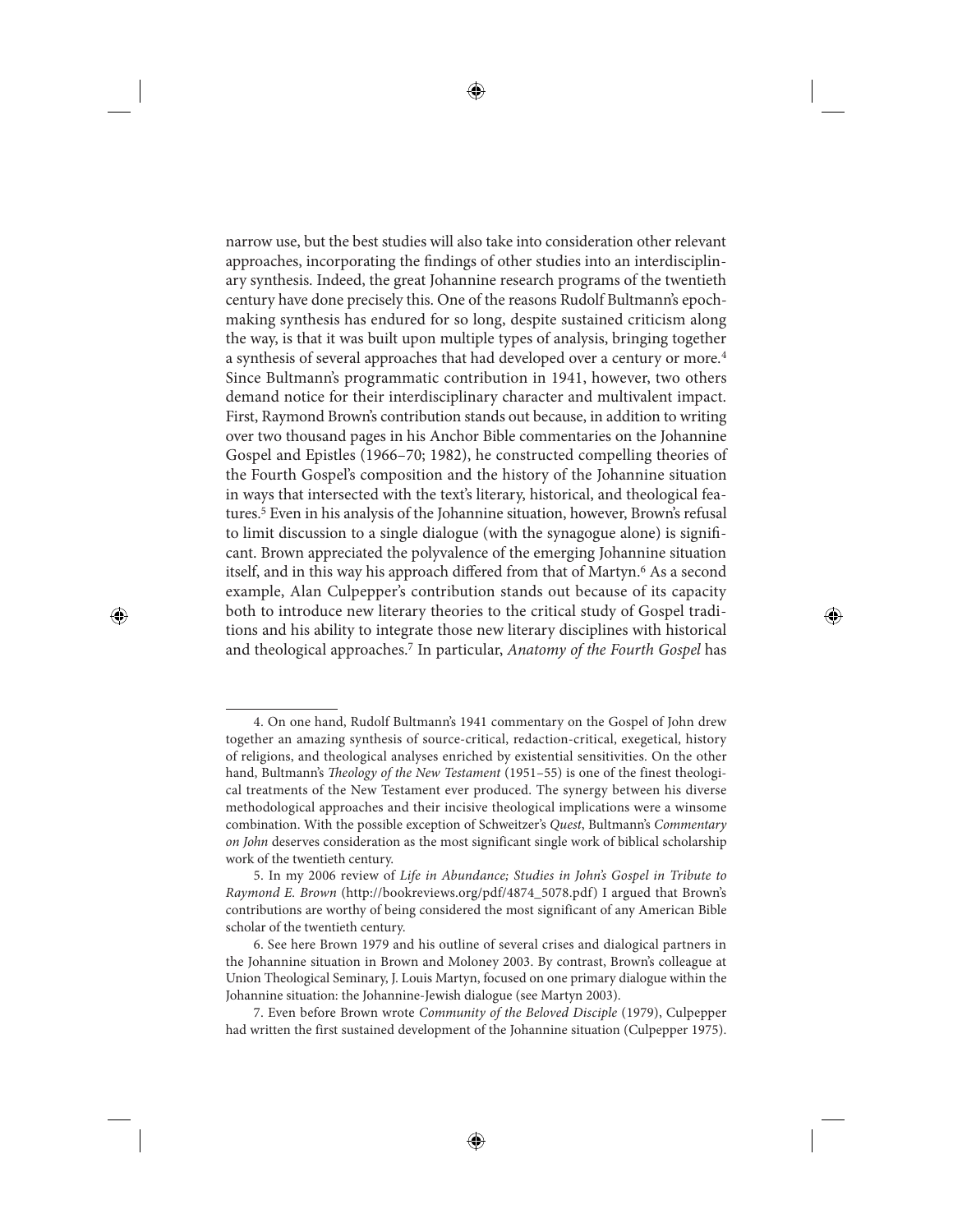captured the imagination of Johannine scholars in ways that have impacted the last quarter century of Johannine studies more than any other single work. With this new literary approach to Johannine analysis, the hopeless impasses related to historical-critical positivism and Johannine-Synoptic comparisons/ contrasts could be sidestepped, while still yielding rich hermeneutical results. A consideration of the impact of these three luminaries upon biblical studies overall reveals that interdisciplinary approaches to the Johannine riddles augur for a more enduring set of contributions. That being the case, a brief overview of the Johannine riddles seems in order.

# The Perplexing Character of the Johannine Riddles

While a full treatment of the Johannine riddles cannot be presented here, a mention of some of the prevalent ones makes it apparent why these issues continue to be relevant for any sustained approach to the Fourth Gospel. Indeed, the very existence of these and other *aporias* (perplexities)—odd transitions, repetitions and variations, similarities and differences with the Synoptics, and theological tensions—makes simplistic approaches to John's narrative obsolete. It should also be pointed out that the polymorphic and multileveled character of these riddles explains why so many first-rate scholars have come to different views on the composition and development of John's text. Nonetheless, these are the very features that make the Fourth Gospel the mystifying text that it is, and each generation must struggle with its content and its presentation anew. Therefore, the literary, historical, and theological Johannine riddles deserve a fresh review.

## LITERARY RIDDLES

Upon any serious reading of the text, it cannot be denied that numerous literary riddles abound within the Fourth Gospel. First, the distinctive style and

Following that work, however, Culpepper's *Anatomy of the Fourth Gospel: A Study in Literary Design* (1983) literally created a field of fresh literary approaches to John over the last quarter century. Yet Culpepper has still maintained his engagement with historical and theological interests. As notable examples, his 1998 commentary, *The Gospel of John and Letters of John*, and his *John, the Son of Zebedee* (2000) both explore the histories and legends pertaining to John, the son of Zebedee.

<sup>.</sup> As a point of clarification, I do not use the word "riddles" in the more particular way that Tom Thatcher (2000) develops the term in his study of the of riddle as a speech genre but rather in the more general sense in which Moody Smith used the term in his gracious foreword to Anderson 1996, iv.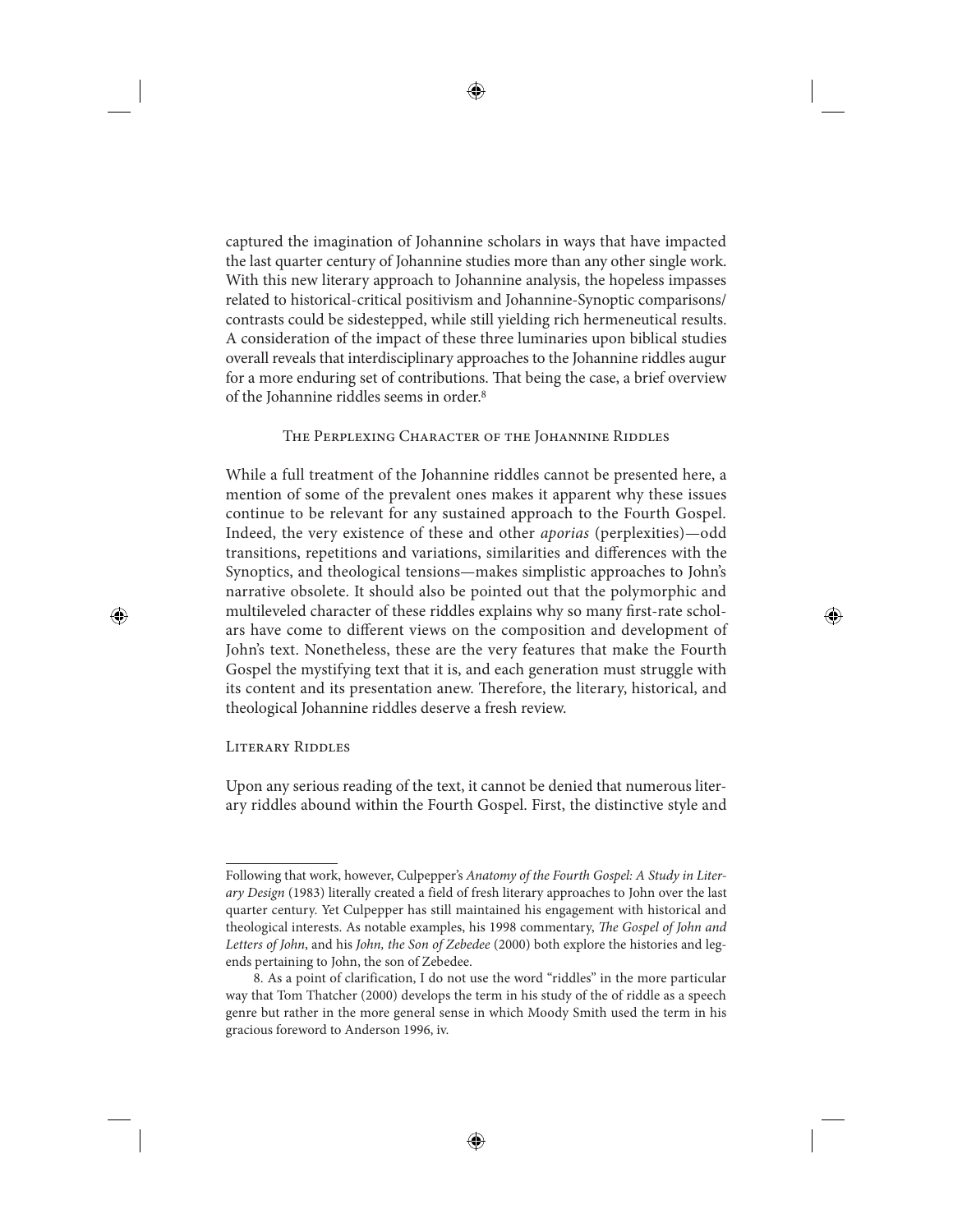form of the Prologue (John 1:1–18, which seem closer to 1 John 1:1–5) and the apparent first ending at John 20:31 make it plausible that the first eighteen verses and the last twenty-five verses of the current text were added to an earlier edition. Certainly, the text-critical fact that John 5:4 and 7:53–8:11 were not part of the original narrative makes at least some sort of diachronic history likely, although unlike the above sections, these are post-Johannine additions. The final editor refers to someone else as the author—the Beloved Disciple who leaned against the breast of Jesus at the Last Supper—and "explains" the belief that Jesus never said that individual would not die, as though he has apparently died (21:20–24). Does this imply that there were at least two writers involved in the composition of the Fourth Gospel: an Evangelist and an editor? These phenomena force interpreters to consider at least some scenario of the text's developmental history and editorial compilation.

Second, seemingly odd transitions puzzle John's readers. The testimony of John the Baptist in 1:30 is described as a former event in 1:15. The debates about the Sabbath healing in John 5 and 7 are set in Jerusalem, while John 4 and 6 take place in Samaria and Galilee. In 14:31 Jesus declares "Let us depart" from the supper but does not reach the garden until three chapters later (18:1). While Mary's anointing of the feet of Jesus is alluded to as having happened in 11:2, the event does not actually take place until 12:3; while Thomas asks Jesus where he is going in 14:5, Jesus declares in 16:5 that none of them has asked where he is going. Repetitions and variations also raise the question as to whether multiple layers of material are compiled in the Johannine narrative. Did some of John's material get rearranged, or are these odd transitions and sequences factors of another sort of process?

Third, the existence of distinctive types of material in the Fourth Gospel raises the question as to whether distinctive collections of material may have been a part of John's tradition or sources. The distinctive "I am" sayings, the "double amen" sayings (see, e.g., 1:51; 3:3–5; 5:19–25.), the distinctive signs with their theologizing proclivities, the Scripture citations and their introductory formulas, and the Johannine misunderstanding dialogues raise questions about the origin and development of this material. Did signs and discourses grow up together in the Fourth Gospel, or were they combined at a later time, having been joined from disparate literary sources? Was there one primary source of the Johannine material or several? If there were several sources of John's material, might that also account for theological tensions and differences within the material, or does assuming the latter point beg the inference of sources?

Fourth, John's relation to the Synoptics is an enduring source of puzzlement. On the one hand, several dozen similarities suggest intertraditional contact, yet none of these similarities is verbatim. This is especially true of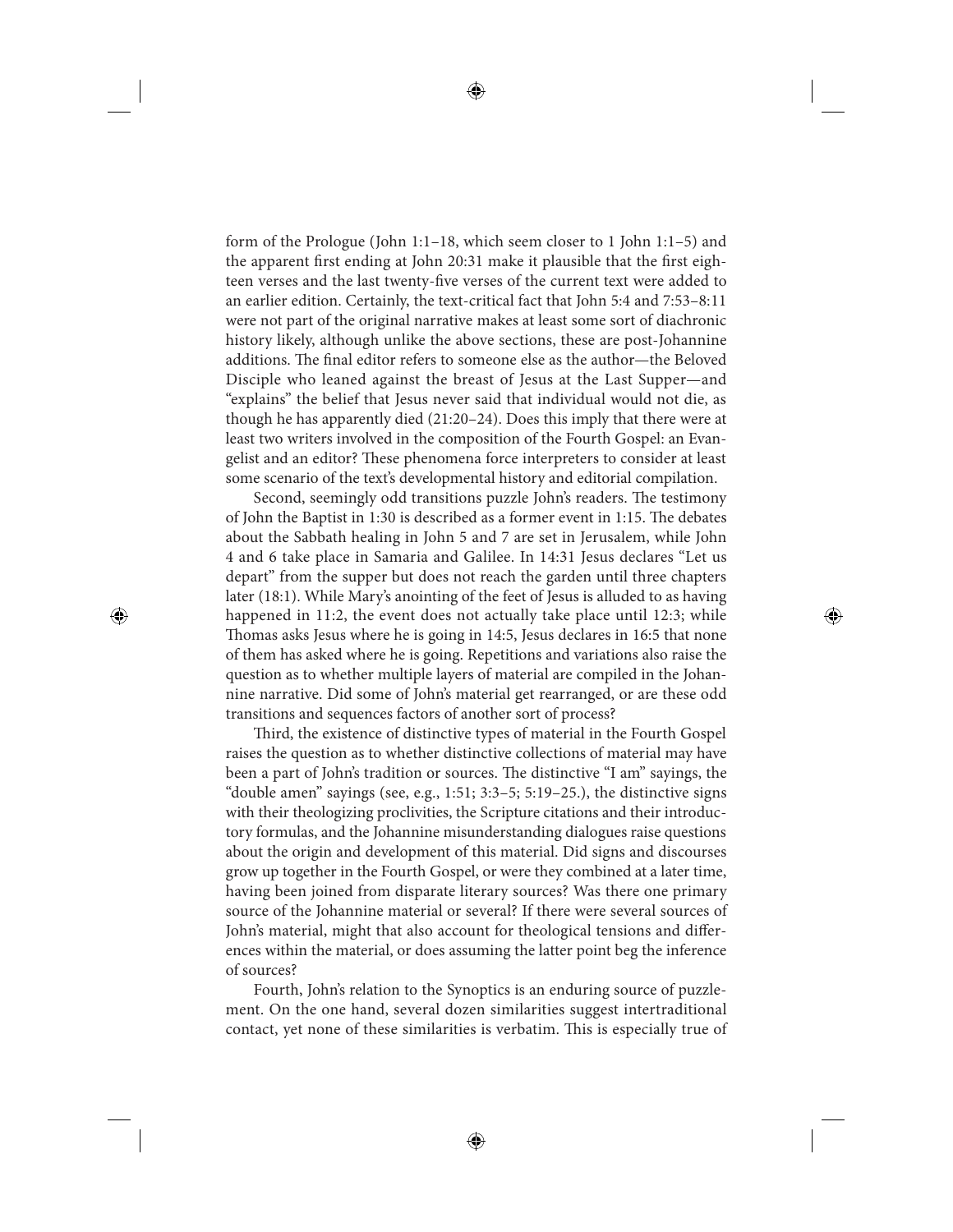the events narrated in John 6 and the passion narrative—the two sections that are the closest between John and the Synoptics. It even seems that some Johannine passages are in corrective dialogue with Markan and Matthean traditions, while Luke appears to favor some Johannine details over Mark's, and the Johannine Father-Son motif shows up at least once in Q (Matt 11:25–27; Luke 10:21–22). If the Fourth Gospel was independent from the Synoptics, was its tradition entirely isolated, or might its engagement involve intertraditional dialogues along the way? Further, might a variety of different sorts of Johannine-Synoptic contacts have existed at different times and with respect to different traditions and their forms as the traditions underlying all four Gospels developed?

Fifth, while there appears to be a *basic* synchronicity of John's tradition, dialogues are also apparent between earlier and later material. In several cases the narrator reminds the reader of what has happened, and either Jesus or characters in the narrative do the same (4:45–47; 9:15, 35; 10:25, 40; 12:1, 17, 37; 18:14; 20:24). On the other hand, the narrator sometimes clarifies points made earlier or anticipates things to come (2:4; 4:2; 7:39; 8:27; 11:30; 21:23). Proleptic statements by Jesus are fulfilled later in the narrative, confirming his identity as the authentic prophet-like-Moses of Deut 18:15–22, and the reader is drawn into the omniscient perspective of the narrator along the way (John 2:22; 12:33; 13:11; 18:32; 21:19). Given the pervasive unity of John's style and inclinations, the Fourth Gospel seems like a seamless robe that critics may gamble over but not divide.

Sixth, despite this synchronicity of tradition, there appear to be several aspects of diachronicity in the Johannine situation reflected in the text. Translations of Aramaic terms into Greek and explanations of Jewish language and customs for Hellenistic audiences suggest a Palestinian origin and a later development within a non-Jewish setting (1:38, 41, 42; 2:6; 4:9; 5:2; 11:55; 19:13, 17, 31, 40, 42). While some material emphasizes the presentation of Jesus as the Jewish Messiah, he is also presented in categories conducive to the mindset of Hellenistic cultures.

So what do the above features suggest about the origin, development, and unity of the Johannine tradition? Was it a unitive tradition developing in its own distinctive way, or was it a compiled collection of disparate material and perspectives?

#### Historical Riddles

The Gospel of John's historical problems are many. First, many of the historically plausible features of the Synoptics are missing from the Fourth Gospel. The parables of the kingdom and the short, pithy sayings of the Syn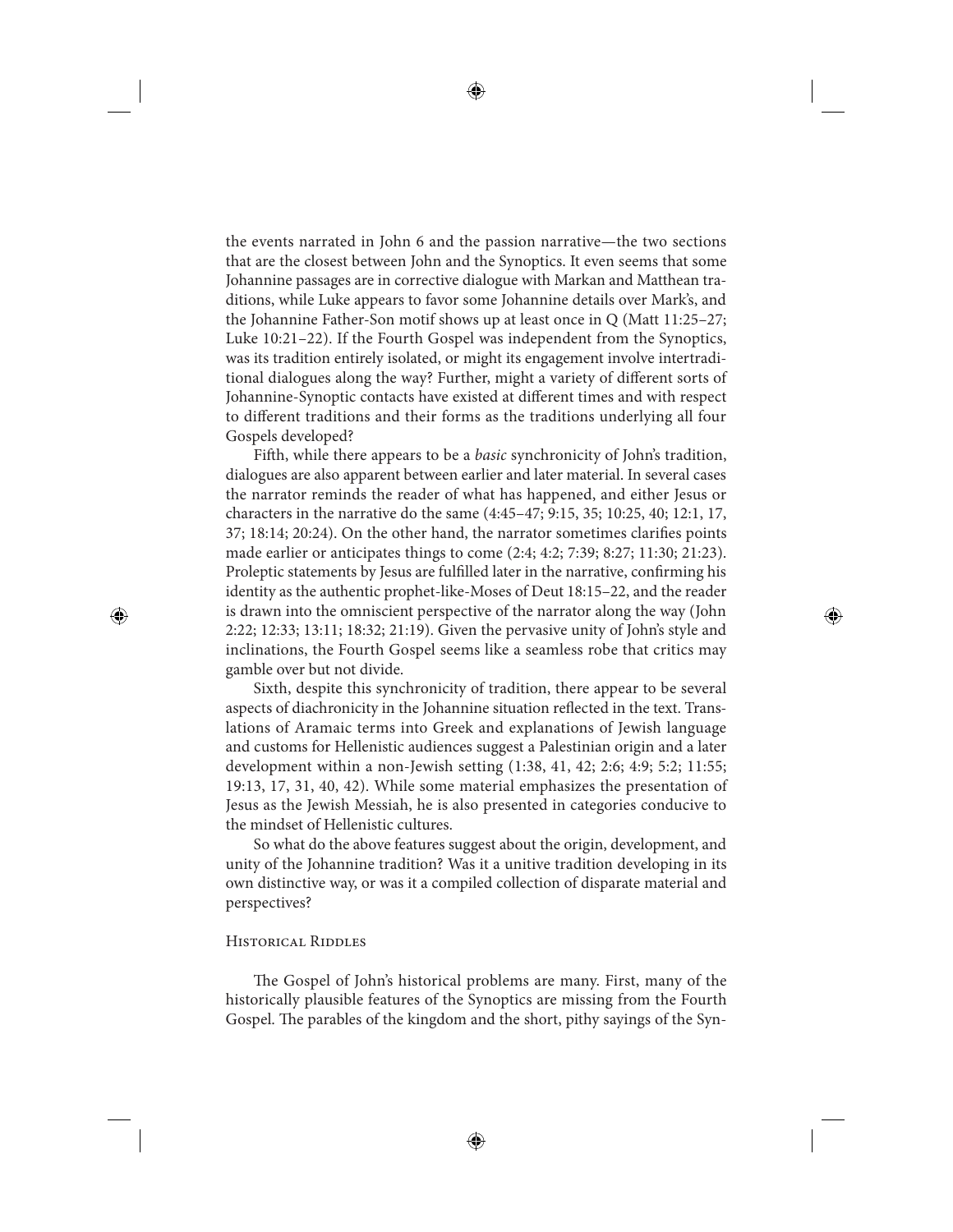optic Jesus are largely absent, as are all of Jesus' exorcisms and healings of lepers. The baptism of Jesus is not directly reported in John (Mark 1:9; John 1:29–34), nor is the institution of the Eucharist at the Last Supper (Mark 14; John 13). Further, virtually every event in which John the son of Zebedee is mentioned in the Synoptics is missing from John, including the calling of James and John from their fishing nets and boat (Mark 1:19), the healing of Simon's mother-in-law (Mark 1:29–31), the calling of the Twelve (Mark 3:16– 19), the request of the Zebedee brothers for privilege (Mark 10:35–45), the raising of Jairus's daughter (Mark 5:22–43), the transfiguration (Mark 9:2–10), the uneasiness of John with other exorcists (Mark 9:38–41), the request of the Zebedee brothers to call down fire from heaven (Luke 9:54), the arranging of the upper room (Luke 22:8), the Olivet discourse (Mark 13:3–37), and the slumber of the disciples in Gethsemane (Mark 14:32–34). If *none* of these events is reported in the Gospel traditionally attributed to John the son of Zebedee, can it really be assumed that the Fourth Gospel was indeed written by him or, for that matter, by any other member of the Twelve?

Second and conversely, most of the distinctively Johannine presentations of Jesus' words and works are missing from the other three canonical Gospels. The "I am" sayings (John 6:35–58; 8:12, 24, 28, 58; 10:7–16; 11:25; 14:6; 15:1–8), the water-into-wine miracle (2:1–11), the healing of the Jerusalem paralytic (5:1–15), the raising of Lazarus from the grave (11:1–41), extended debates with Jewish leaders in Jerusalem (John 5; 7–10), dialogues with such characters as the Samaritan woman (4:4–42) and Nicodemus (3:1–15), the Baptist's Lamb of God testimony (1:26–36), various feasts in Jerusalem (2:23; 4:45; 5:1; 6:4; 7:2; 10:22; 11:56; 13:1), the washing of Peter's feet (13:3–17), and the great discourses at the culmination of Jesus' ministry (John 14–17)—these are all missing from the Synoptics. If these things really happened as historical realities, how could they *not* be known to traditions besides John's, and if they were known, how could such memorable accounts be omitted from all three Synoptic Gospels? Given John's theological proclivities, many scholars have wondered whether the origin of these accounts was theological, questioning their historical basis. However, John has more mundane and archaeological material than all the other Gospels put together.

Third, differences between John and the Synoptics abound, especially regarding order and chronology. In the Synoptics, Jesus cleanses the temple at the culmination of his ministry (Mark 11:15–18), whereas in John the event is presented as an inaugural sign (John 2:13–21). Regarding the date of the Last Supper, the Synoptic accounts present it as a Passover meal (Mark 14:12– 25), whereas in John's account it is dated as the day before the Passover (John 13:1–14:31). In the Synoptics, Jesus visits Jerusalem only once (Mark 11:11), at which point he is arrested, tried, and killed; in the Fourth Gospel, Jesus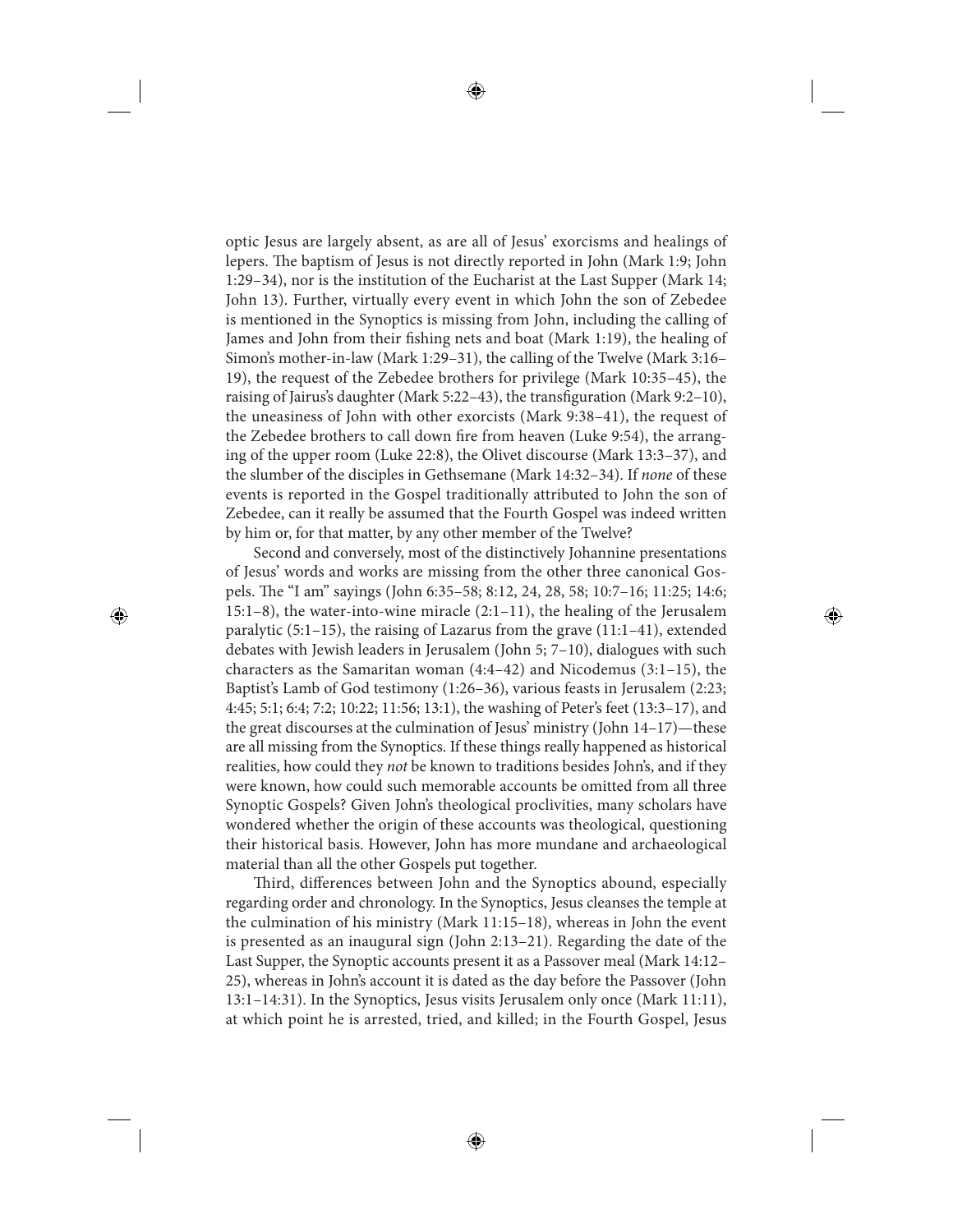makes at least four trips to Jerusalem (John 2:13; 5:1; 7:10; 12:12), and his opposition results from the raising of Lazarus, not the temple incident. The Synoptics present only one Passover (Mark 14:1); John presents three (John 2:13; 6:4; 11:55). In Mark 1 the first miracles are the exorcism and the healing of Simon's mother-in-law (Mark 1:23–31); John presents the wedding miracle in John 2 and the healing of the official's son in John 4 as the first two signs Jesus had done in Galilee (John 2:1–11; 4:43–54). Did the agonizing of Jesus about the foreboding "hour" and events to come happen before or after the Last Supper (John 12:27; Mark 14:34–36)? Was it the third hour that they crucified Jesus (Mark 15:25) or the sixth hour (John 19:16)? In these and other ways, the Johannine order and chronology appears decidedly different from those of the Synoptics, although basic similarities remain.

Fourth, the presentations of Jesus' ministry and his emphases are very different in John's Gospel and the Synoptics. The Markan Jesus shrouds himself in secrecy (Mark 1:44; 3:12; 7:36; 8:30; 9:9), whereas the Johannine Jesus declares his identity with extroverted disclosure (John 4:26; 6:35, 48, 51; 7:28–29; 8:12, 24, 28, 58; 10:7, 9, 11, 14; 11:25; 14:6; 15:1, 5; 18:5–8, 37). In Mark and Matthew, the woman anoints Jesus' head (Mark 14:3; Matt 26:7); in John and Luke, the woman anoints Jesus' feet (John 12:3; Luke 7:37). In Matthew, Jesus' followers are the light of the world (Matt 5:14); in John's Gospel, it is Jesus (John 8:12; 9:5). In Mark, Jesus' ministry begins after the arrest of the Baptist (Mark 1:14); in the Fourth Gospel, the Baptist ministers alongside Jesus, at least for a while (John 1:19–37; 3:22–30). In Mark, the Nazarenes do not receive the home-town prophet (Mark 6:1–6); in John's account, even the Samaritans and the royal official believe in him (John 4:39–54). In the Synoptics, Elijah and Moses come in the ministry of the Baptist and at the transfiguration (Mark 6:15; 9:4); in the Gospel of John, the Baptist denies being these individuals, pointing instead to Jesus, who fulfills both typologies (John 1:19–27). The Synoptic Jesus teaches a great deal about the kingdom (Mark 1:15; 3:24; 4:11, 26, 30; 9:1, 47; 10:14, 15, 23–25; 12:34; 14:25); the Johannine Jesus teaches correctively about the kingdom (John 3:5–8; 18:36) and is regarded as king (1:49; 6:15; 12:13; 18:33, 37, 39; 19:3, 14, 15, 19, 21). The Synoptic Jesus propounds the love of God and neighbor as fulfilling the commandments of Moses (Mark 12:29–31); the Johannine Jesus lays down a new commandment: love of one another (John 13:34–35; 15:12, 17). The differences between these two sets of presentations make one wonder if it is the same Jesus who is presented—or divergent perspectives on the same subject.

Fifth, differences in detail and emphasis abound between John's Gospel and one or more of the Synoptics. "Much" grass is described at the feeding of five thousand (John 6:10), although Mark alone describes it as "green" grass (Mark 6:39). Mark and John alone mention two hundred and three hundred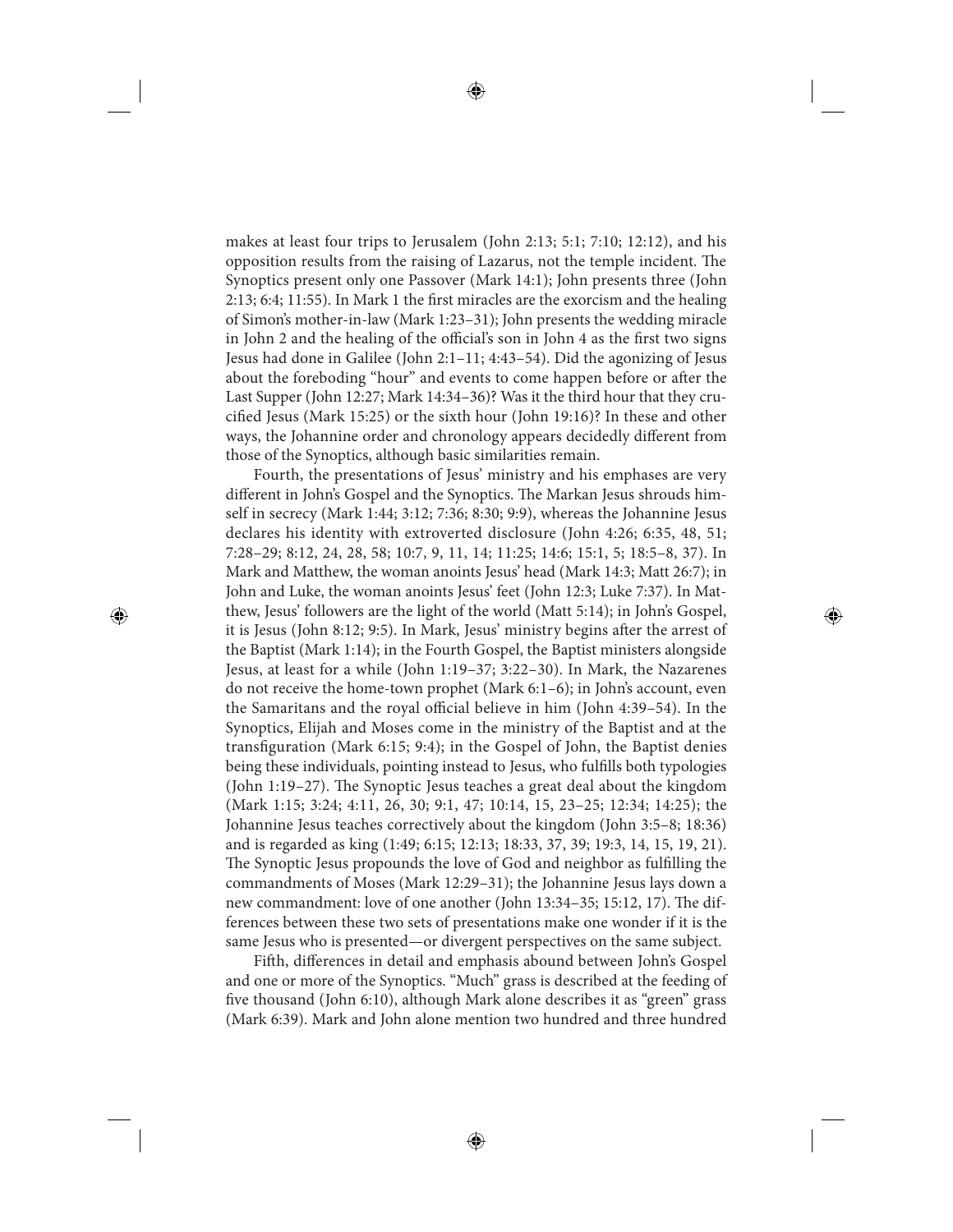denarii worth of bread (Mark 6: 37; 14:5; John 6:7; 12:5), but Matthew and Luke omit these details. Jesus' birth in Bethlehem in Matthew and Luke is apparently unknown to the Jewish leaders in John 7:42, yet in 6:42 the Jewish leaders claim to know Jesus' parents. Matthew and Mark have two feeding narratives and two sea crossings (Mark 6:44; 8:9; Matt 14:21; 15:38); John and Luke only have one of each (John 6:10; Luke 9:14). Rather than confess Jesus as the Christ, as he does in the Synoptics (Mark 8:29), the Johannine Peter confesses Jesus as "the Holy One of God" (John 6:68), the same title used by the demoniac in Mark 1:24. Peter is imbued with authority in Matt 16:17–19; in John 6:69 Peter affirms *Jesus'* authority. Luke moves Peter's confession to follow the *other* feeding, the feeding of the five thousand instead of the feeding of the four thousand, departing from where it is in Mark and siding with where it is in John (Luke 9:11–17, 18–26; John 6:1–15, 68–69). In the Synoptics, Jesus promises to return before the eyewitnesses have passed on (Mark 9:1); John's narrator clarifies that Jesus never said that he would return before the Beloved Disciple died (John 21:20–23). Peter's third denial is predicted in Mark as preceding the second crowing of the rooster (Mark 14:30, 72); the other three Gospels predict only one crowing as the prophetic signal (Matt 26:24, 74–75; Luke 22:34, 60–61; John 13:38; 18:27). Luke alone follows John in mentioning Mary and Martha (John 11:1–12:8; Luke 10:38–41), Satan's "entering" Judas (John 13:27; Luke 22:3), the servant's right ear that was severed (John 18:10; Luke 22:50), and the great catch of fish (John 21:1–11; Luke 5:1–11). Why do we find these the similarities and differences between John's Gospel and particular Synoptic presentations in terms of graphic, illustrative detail? Perhaps a comprehensive theory of traditional contacts is needed, rather than a simplistic "John-and-the-Synoptics" approach.

Sixth, John's is the only canonical Gospel claiming to have been written by an eyewitness, yet this claim is made in the third person—apparently by the final editor about the "Beloved Disciple," who had leaned against the breast of Jesus at the last supper (John 13:23; 21:20–24). While the traditional view contends that the Fourth Evangelist was John the son of Zebedee, neither John nor James is mentioned explicitly in the Johannine narrative, and "those of Zebedee" are mentioned only once (21:2). Ironically, one might think that the authority of the eyewitness would testify to Jesus' divine authority, but this is not the case. The importance of the eyewitness's testimony in John 19:34–35 is to emphasize the fleshly humanity of Jesus rather than his divinity—water and blood pouring forth from his side while on the cross. Further, the final editor's emphasis that Jesus never said the Beloved Disciple would not die gives the impression that he had died by the time the Johannine Gospel was finalized (21:20–24). However, if the Fourth Evangelist were someone well known, such as John the son of Zebedee, why was his name *not* mentioned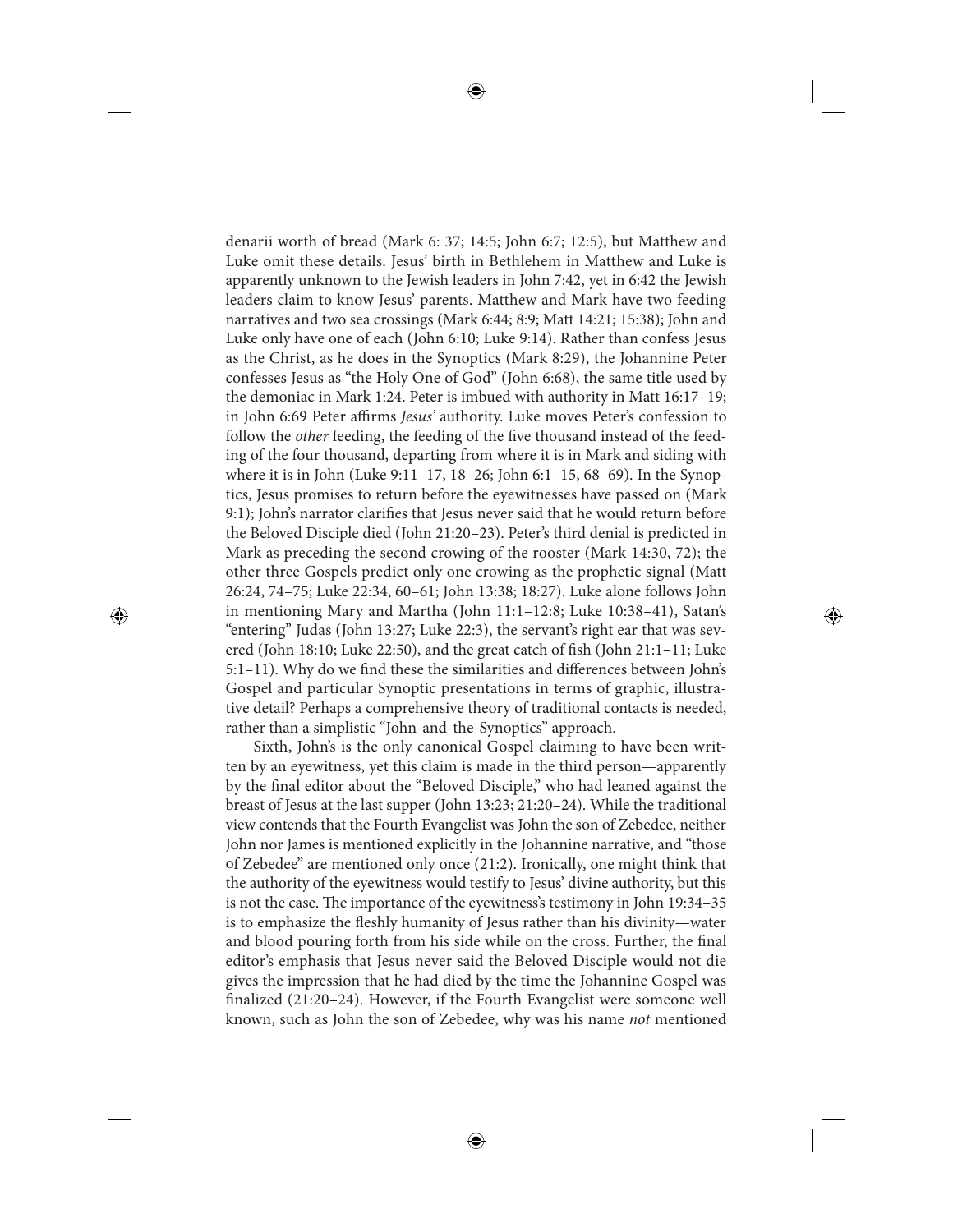more explicitly in the Johannine narrative? These are enduring questions regarding the question of John's historical character and origin.

#### Theological Riddles

A third set of riddles concerns the Fourth Gospel's theological tensions. In addressing these issues, one must ask whether their epistemological origin was a multiplicity of sources with their own perspectives or whether the text reveals a dialectical thinker engaging his evolving audience dialogically at work.

First, the Fourth Gospel's christological tensions may be noted. On one hand, the Son is equal to the Father (John 10:30, 33, 38; 12:41; 14:7, 10; 17:11, 21; 20:28), is equated with God (1:1, 18; 5:18; 8:23, 28, 58), and is presented in glorified terms as one who knows what will happen next (6:6; 13:1, 19, 38; 11:11; 14:29; 21:19) and the hearts and minds of those around him (1:47–50; 2:24–25; 5:6; 6:64; 13:11; 16:19). His feet appear not even to touch the ground, as the Johannine Jesus escapes capture and proceeds undaunted on his mission (7:30, 32, 44; 10:37; 11:57). On the other hand, Jesus declares that the Father is greater than he is (5:19, 30; 7:16; 8:16, 28; 12:49; 14:10, 28), claims not to do his own bidding but only the Father's (5:43; 15:10), is presented in flesh-bound terms as one who weeps at funerals (11:35), is deeply troubled (11:33, 38; 12:27; 13:21), and is filled with pathos over the welfare of his own (11:3, 5, 36; 13:1, 34; 14:21; 15:9, 12; 19:26; 20:2; 21:7, 20). Water and blood flow physically from his side (19:34), and Thomas believes upon seeing and touching the flesh wounds of Jesus (20:27). The Johannine Jesus is presented as both stoic and pathetic, yet to ignore either side of these polarities is to distort the character of the dynamic tension intrinsic to John's distinctive flesh-and-glory Christology.

Second, the Johannine presentation of Jesus' miracles is equally filled with tension. On one hand, the signs are embellished as facilitators of belief (John 2:11; 4:53; 6:2, 14; 11:15, 45, 48; 12:11, 18–19). Jesus begins his public ministry with a party miracle (2:1–11), performs healings from afar (4:45– 54), heals the sick in Jerusalem and Judea as well as Galilee (5:1–15; 9:1–41), and even raises Lazarus from the dead despite his having been in the tomb four days (11:1–45). The Johannine Jesus performs signs reminiscent of Elijah and Moses (6:1–21), and these deeds confirm that he has been sent from the Father (6:29); if people cannot believe in Jesus, they are at least exhorted to believe in his works (10:38). On the other hand, people's requests for signs are rebuked by Jesus, whether they be from a royal official imploring help for his son or the crowd's challenge to produce more bread (4:48; 6:26). At every step of the way, the "significance" and meaning of the miracles is emphasized: the water-into-wine wonder signifies Jesus' saving the best for last (2:10); the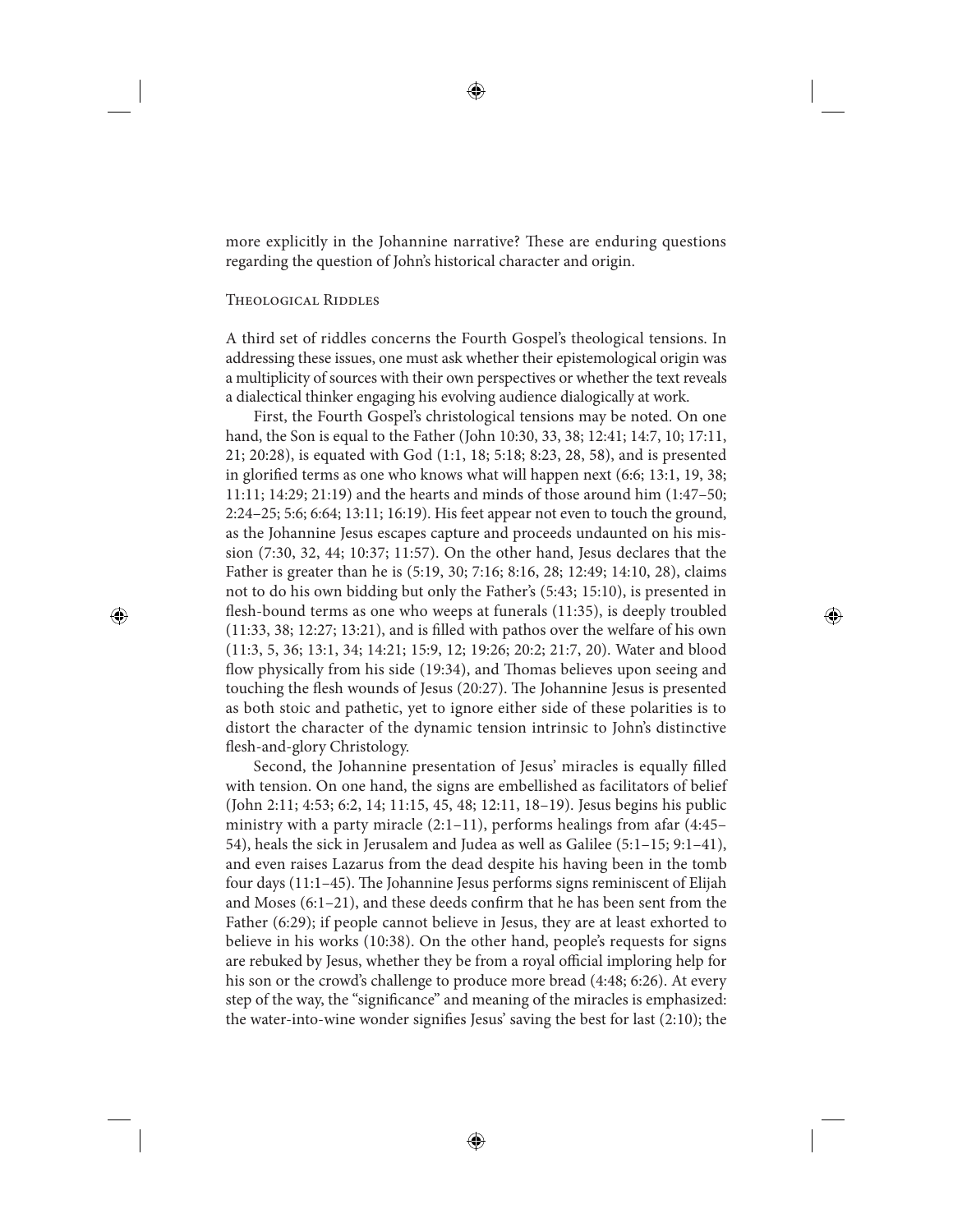healing in Jerusalem shows Jesus' authority over the Sabbath (5:1-15); his feeding of the multitude points to his being the Bread of Life (6:1–58); the healing of the blind man exposes the blindness of those who claim to see (9:1–41); and the raising of Lazarus points to Jesus as the resurrection and the life (11:1–45). Further, dependence upon signs is challenged by the Johannine Jesus, and those who believe without having seen are considered especially blessed (20:29). Did these tensions regarding Jesus' miracles originate in the Evangelist's corrective treatment of alien traditions, or were they factors of his own dialogical presentation of his own material?

Third, tensions within Johannine eschatology are also pressing. On one hand, the saving/revealing work of Christ, the fullness of authentic worship, and the dynamic activity of the Holy Spirit are presented as here-and-now realities. The "hour" of Jesus has indeed come, and his glorification is actualized (John 1:33; 3:18a; 4:21–24; 5:24, 28; 6:63; 10:10; 12:23, 27; 13:1; 15:3; 16:32; 17:1; 20:20–22). On the other hand, those who believe will finally be rewarded only on the last day, at least some of the Holy Spirit's manifestation lies still in the future, and the "hour" of Jesus and his glorification are yet anticipated as future events (2:4; 4:21; 5:25; 6:39, 40, 44, 54; 7: 6, 8, 30, 39; 8:20; 11:24; 14:26). The issue of judgment is also a puzzling one. On one hand, Jesus judges no one and did not come for judgment (3:17; 8:15; 12:37). On the other, the Father has entrusted judgment to the Son, and judgment is the reason the Son has come into the world (5:22; 9:39). Regarding the sending of the Spirit, the Fourth Gospel is equally ambivalent. Two passages declare that the Holy Spirit proceeds from the Father (14:16, 26), and two assert that Jesus himself will send the Holy Spirit (15:26; 16:7). In terms of Christian theology, the way forward has been to read John's treatments of these issues dialectically; one wonders if even historic divisions between Eastern and Western Christianity since the middle of the fifth century might be transcended with a more dialectical approach to John's presentation of whence the Holy Spirit proceeds.

Fourth, regarding soteriology, is salvation through Christ a particular and exclusivistic reality, or is it a universal and inclusivistic one? On the one hand, Jesus is the way, the truth, and the life, the only means of access to the Father (John 14:6). Those who believe in him receive eternal life (3:16). On the other, the light enlightening all humanity was coming into the world in the ministry of Jesus (1:9). Jesus claims to have sheep "not of this fold," and his mission is described as gathering the children of God scattered in the Diaspora (10:16; 11:52). A related topic is the issue of determinism versus free will. On one hand, Jesus knows who will receive him and reject him (2:24–25; 6:64; 13:11); no one can come to God except having been drawn by the Father (6:44, 65). On the other hand, as many as received him are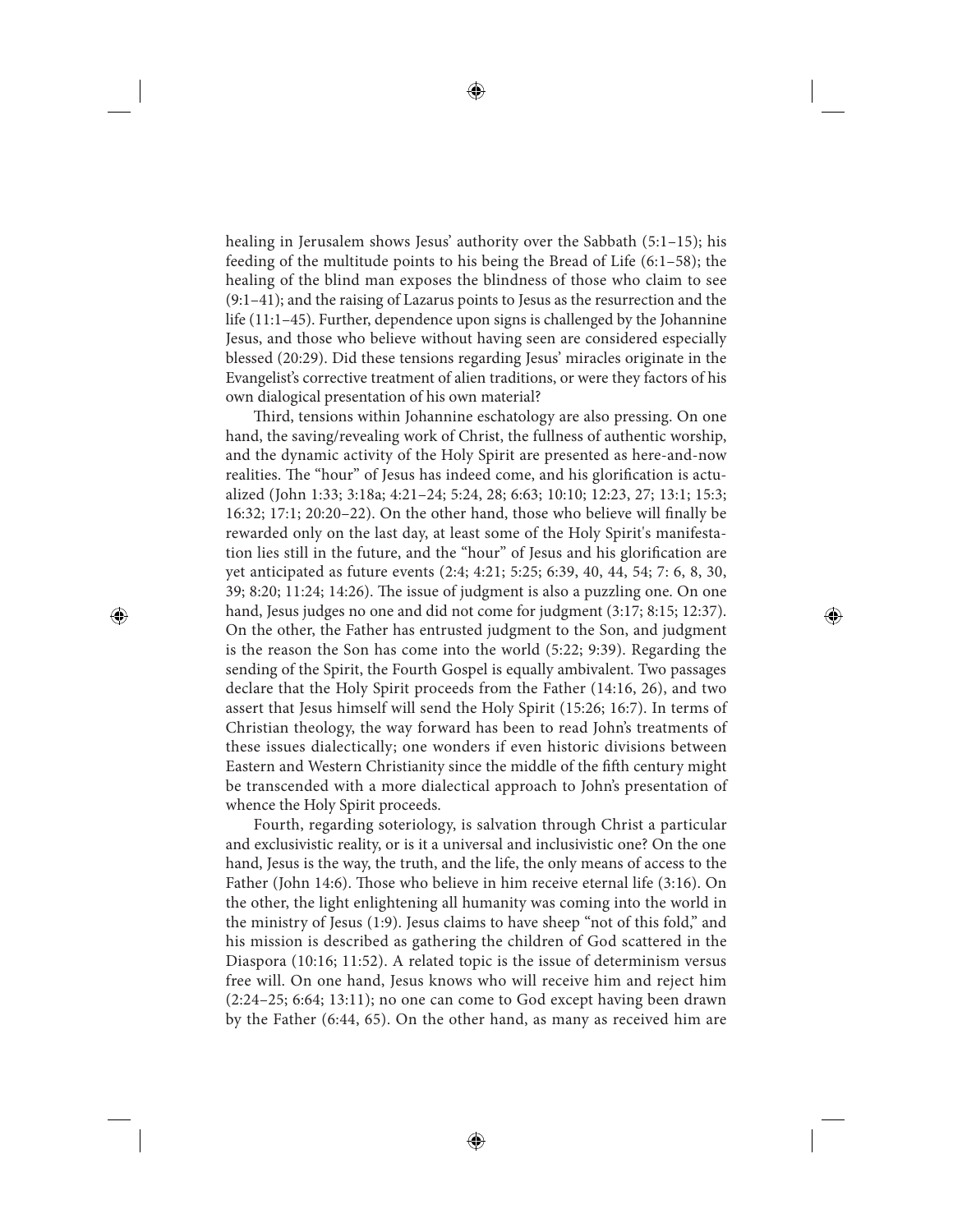given the power to become children of God (1:12), and the Fourth Gospel was written in order that people might believe (20:31). Of course, "can come" is different from "may come," and the belief that no one has seen the Father except the Son (1:18; 6:46) explains why the only hope for humanity is the saving/revealing initiative of God. This being the case, can one respond believingly to this initiative in salvific faith without knowing the story of Jesus' coming as the Christ, or does the Johannine Jesus supplant one form of religious formalism with another? If the existential response of faith to the Revealer is the Johannine *Leitmotiv* (central and weighty theme), the Fourth Gospel poses a challenge to religious dogmatism rather than an affirmation of it.

Fifth, especially since the Holocaust, the question of John's perceived anti-Semitism has been a pressing one. On the one hand, "the Jews" are portrayed as Jesus' adversaries who seek to kill him and reject both his ministry and his claims to authority (John 5:16, 18; 7:1, 13; 8:59; 10:31, 33; 11:8). They are portrayed as typologies of the unbelieving world (5:38; 6:36; 8:45–46; 10:25–26; 12:37–40) and are associated with the negative polarities of the Johannine dualism. Jewish leaders reject Jesus as the Messiah on the basis of the Mosaic Law (9:28–29), yet they do not realize that Moses wrote of Jesus (5:39–47). They claim to be children of Abraham (8:33, 39), yet they reject the one sent from the Father. In that sense, they fulfill the prediction of Isa 6 that humanity will fail to see and hear (John 12:38–41). On the other hand, many of "the Jews" indeed believe (2:23; 7:31; 8:30–31; 10:42; 11:45; 12:42), and Jesus declares that "salvation is of the Jews" (4:22). It is also a fact that the word <del>Ιουδαΐοι</del> also means "Judeans" (7:1; 11:7), so the term is not a reference to all who are Semitic, which would include the receptive Galileans. Clearly Jesus is presented as the Jewish Messiah (1:41; 11:27), and even Pilate hails him as the "king of the Jews" (19:14, 19, 21). Nearly all the presentations of "the Jews" involve southern, Jerusalem-based, religious leaders who are scandalized by the northern prophet (John 5; 7–12; esp. 7:40–53). Ironically, while the Judeans reject the northern prophet, Nathanael is described as an Israelite in whom there is nothing false: in contrast to the southern leaders, the northerner gets it right (1:45–50). The ontology of characters' reception of Jesus in John's Gospel is more spiritual and religious than racial and ethnic; after all, the Fourth Evangelist himself was also Semitic. The rejection of the Light is prefigured by predisposing darkness (3:17–21), and openness to the Revealer is facilitated by abiding in truth and love (15:1–17), according to the Johannine Evangelist. Nonetheless, John has contributed to anti-Semitism, even if wrongly so, and such distortions deserve to be challenged by sound exegesis rather than being granted any sort of status as valid interpretations of the most Jewish of the Gospels.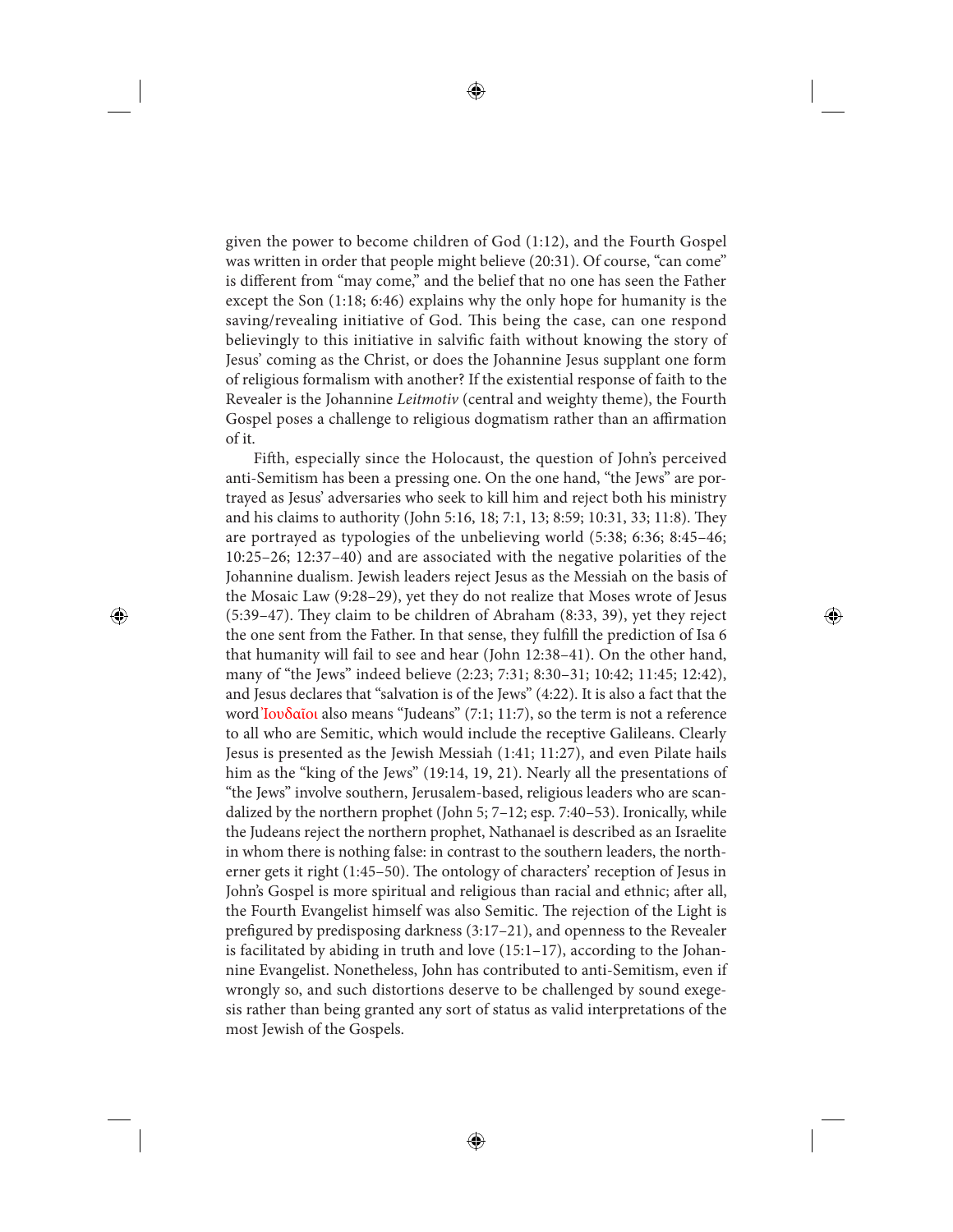Sixth, the Fourth Gospel continues to be a source of puzzlement with relation to ecclesiological and sacramental questions. On the one hand, Jesus and his disciples baptize more disciples than the Baptist (John 3:26; 4:1), water and blood pour forth from the side of Jesus on the cross (19:34), Jesus dines with his disciples after the resurrection (21:12–13), and receiving eternal life requires ingesting the flesh and blood of Jesus (6:53–54). On the other, the narrator clarifies that Jesus himself never baptized anyone (4:2) and that John came baptizing to point to Jesus, who baptizes with the Holy Spirit (1:26–36); no institution of the Eucharist is mentioned at the Last Supper (John 13); and the direct narration of Jesus' baptism is missing from the Johannine narrative (1:19–51). Is Johannine sacramentology so sacred that it cannot bear to be diminished by an explicit reference, or does the dearth of sacramental references reflect a deconstructive and critical stance?

John's tensions in the area of ecclesiology are equally apparent. Indeed, Peter makes a climactic confession in the Fourth Gospel (John 6:68–69), and a threefold denial around a charcoal fire avails him the opportunity to make a threefold profession of loyalty to Jesus around the same (13:38; 18:18–27; 21:9–17). However, it is the Beloved Disciple who is entrusted with a symbol of authority (19:26–27), one that is relational instead of hierarchical—the very *mother of Jesus*—while Peter is portrayed as affirming Jesus' singular authority rather than being imbued with such himself (John 6:68; Matt 16:16:17–19). Models for the church are more fluid instead of "petrified" in John's Gospel, and Jesus is portrayed as the dynamic leader of the church (flock/shepherd, John 10:1–30; vine/branches, 15:1–8), leading believers through the ongoing work of the Paraclete (14:16, 26; 15:26; 16:7). If the Synoptic Jesus came to set up religious structures and forms, the Johannine Jesus certainly corrects that image, and programmatically so.

The literary, historical, and theological riddles in John, laid out here even in a cursory way, illustrate the strong reasons why scholars make such varying inferences about the composition and development of John's tradition. To be fair, some issues are granted more prominence within some composition theories, but a good deal of disagreement also exists over how to deal with the same acknowledged puzzle. Further, the moves one makes in addressing one issue affect one's treatment of others, so varying degrees of plausibility will accompany features of any theory.

Views that fail to convince include the following.<sup>9</sup> First, the traditional view that the Fourth Gospel represents a flat eyewitness memory and insider's

<sup>.</sup> For extended analyses of the strengths and weaknesses of these views, see Anderson 1996, 1–169; 2006a, 1–99.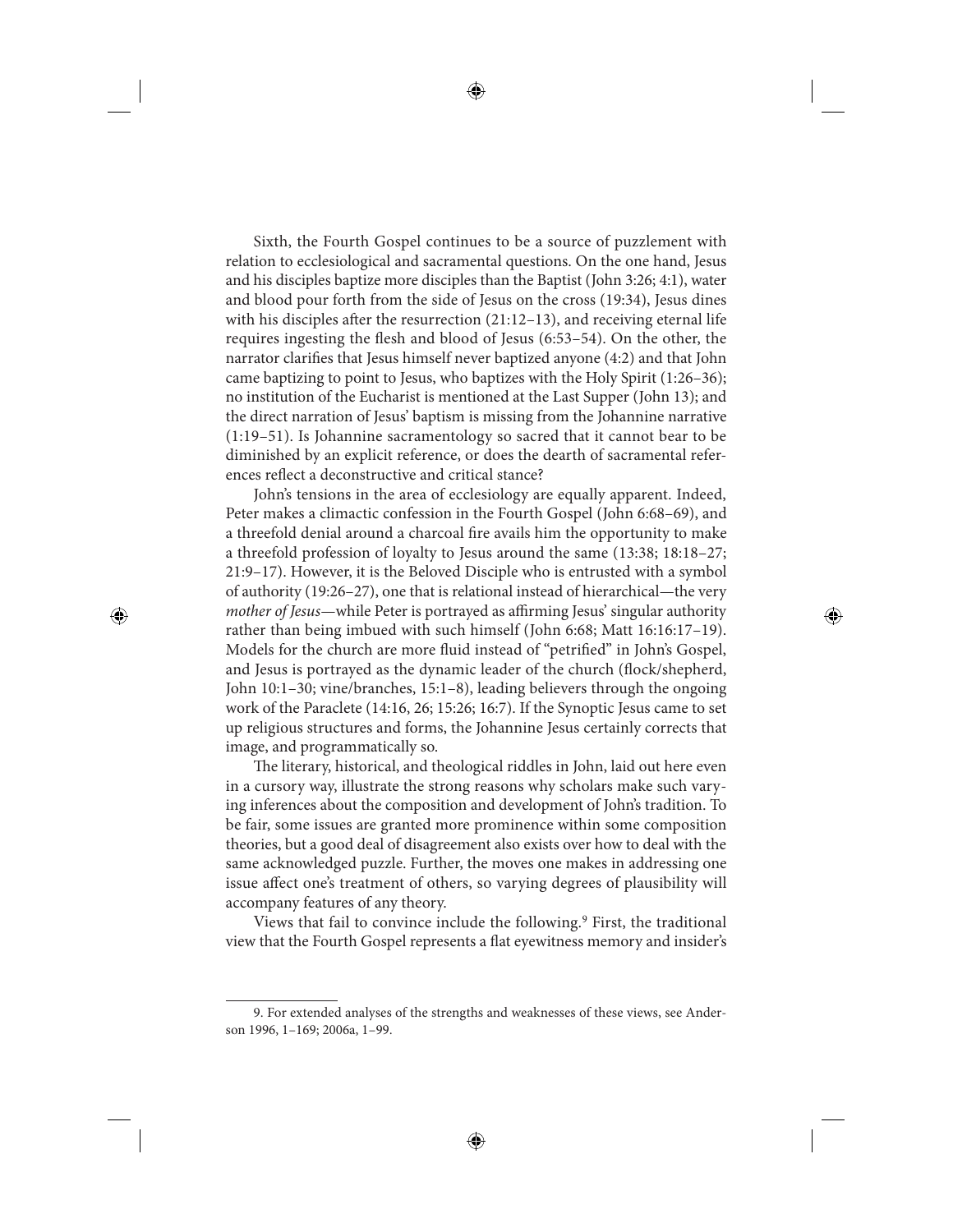perspective is countered by the fact that the Beloved Disciple is described in third-person terms, including allusions to his death, which imply that he had died by the time the Johannine Gospel was finalized. Second, the history of religions approach, regarding multiple sources of John's material, fails to be convincing even by the marshalling of Bultmann's stylistic, contextual, and theological evidence. Third, implicit within Bultmann's program is the view that the Fourth Evangelist could not have been a dialectical thinker. Modern theologians can think dialectically, and the best ones do so according to Bultmann and other scholars, but this mode of reflective operation is not extended to a first-century thinker (the Fourth Evangelist), to the peril of Johannine interpretation (see Bultmann 1969, 146). Essentially, any analysis of Johannine perspective that does not include an appreciation for the dialectical thinking of the Evangelist is almost certain to be inadequate. Fourth, views that John's Gospel is a spiritualization of Mark or is dependent on one or more of the Synoptics are challenged by the fact that none of the many similarities between them are identical. Some contact may have existed, but John's direct literary dependence on other traditions goes against the evidence. Fifth, complex rearrangement and multiple-layer theories diminish in their plausibility in direct proportion to the intricacy of the theory. While at least a first edition and a final edition of the Fourth Gospel seem likely, complex scenarios of multiple editions or rearrangements of material are impossible to demonstrate. Sixth, despite the fact that new literary and rhetorical approaches to John have been advanced over the last three decades, one must still deal with the historical material in the Fourth Gospel, as well as its claims to first-hand memory. John's Gospel is highly theological, but that does not imply detachment from originative history and historiographic concerns.

In all of these approaches, some aspects are stronger than others, calling for a new synthesis. Given the implausible character of these leading theories, a workable hypothesis deserves to be advanced. The most workable synthesis, in my view, relates to the *dialogical autonomy* of the Fourth Gospel.

### John's Dialogical Autonomy and Its Traditional Polyvalence

While John's Gospel is not based on a dependent tradition, either on Mark or alien (non-Johannine) sources, neither is it isolated and disengaged from other traditions. Therefore, "autonomy" is a better way to describe the character of John's independence. This means that, while John's tradition develops theologically, theological speculation was not its origin; an independent reflection on the ministry of Jesus is what the Johannine tradition shows itself to be, casting light on the Jesus of history as well as the Christ of faith. Further, while the Evangelist operated dialectically, he was also engaged dialogically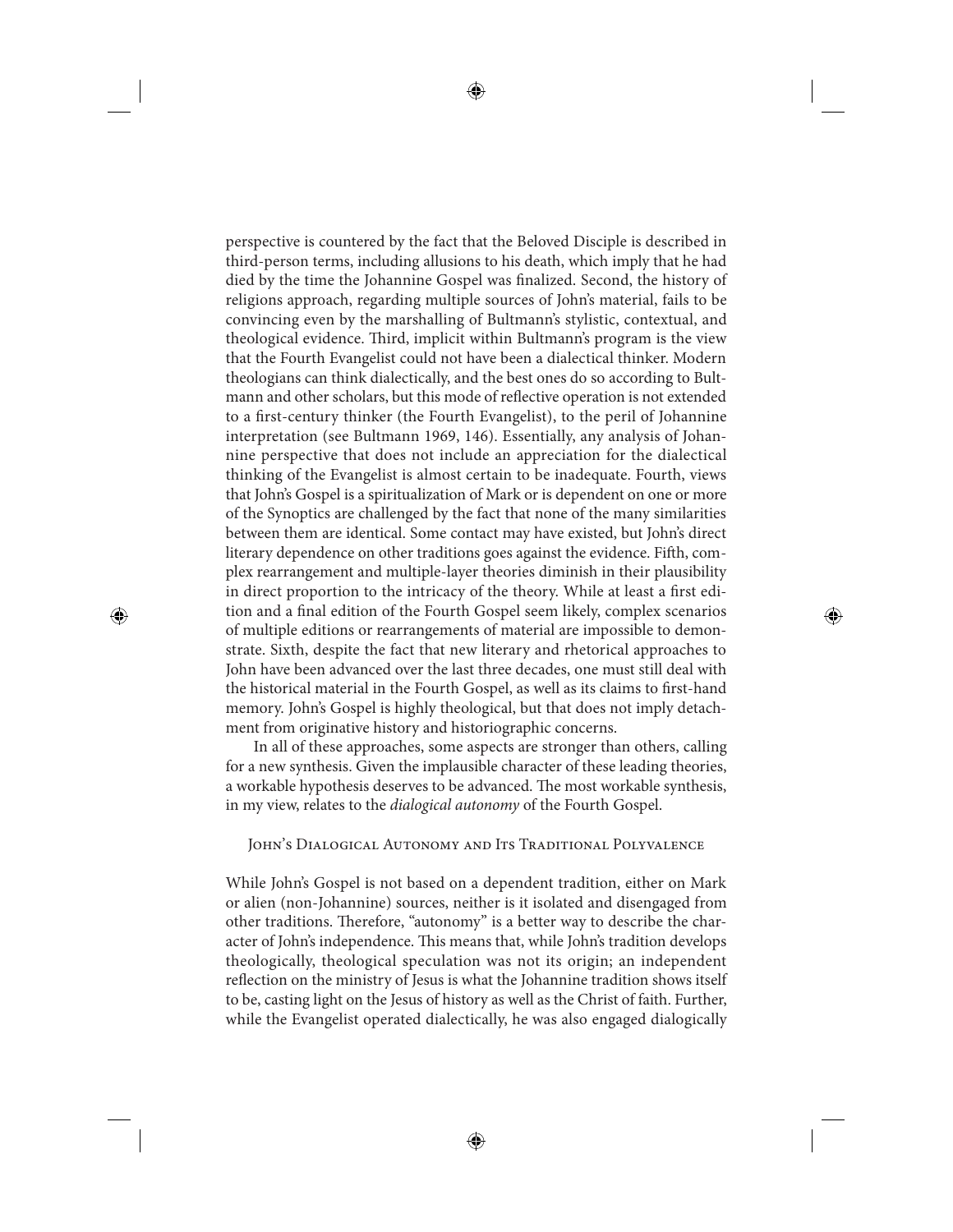with particular audiences as the Johannine situation evolved over decades, as well as being in dialogue with other Gospel traditions. Here Bultmann's interest in theology and Brown's interest in the Johannine situation deserve to be conjoined with Culpepper's rhetorical analysis. Because the Fourth Gospel's narrative presentation relates to its composition history, evolving situation, theological operation, and rhetorical purposes, polyvalence between these factors deserves consideration. My own theory of the Fourth Gospel's dialogical autonomy is thus based upon the following six inferences.

(1) There seems to be a final compiling of the Fourth Gospel by someone other than the Evangelist. Further, some of the material apparently added to the earlier edition of the Gospel is very close to that of the Johannine Epistles. This makes it plausible that the author of 1, 2, and 3 John may have been the final editor of the Johannine Gospel, likely placing the Epistles between the first and final editions of the Gospel.

(2) The stylistic unity of the Johannine Gospel argues for a unified tradition, reflecting an individuated perspective throughout the origin and development of the narrative. Some repetition and transitional oddities may have resulted from compiling a final edition, but there is nothing in the Fourth Gospel that appears alien to the Johannine tradition, beyond the post-Johannine additions that are evident from the facts of text-critical analysis.

(3) Given the likelihood that the Fourth Evangelist was a dialectical thinker, the dialogue between earlier perceptions, subsequent experiences, and later reflections deserves to be taken into analytical consideration. Therefore, cognitive-critical analysis must be applied to the character and development of the Johannine witness, including considerations of origins, developments, and finalized forms of the Johannine material.

(4) John's developing tradition may have had different sorts of engagements with parallel Synoptic traditions, and analyses between John's tradition and each of these distinctive traditions deserves consideration in order to ascertain the character and likely origin of these similarities and differences. More than one form of intertraditional relationship may have existed between the Johannine and parallel tradition.

(5) A basic two-edition theory of composition is the least implausible way of dealing with the major textual perplexities in John's narrative. While John is likely the last canonical Gospel to have been finalized (around 100 c.e.), an earlier edition is plausible (80–85 c.e.), which was likely the second Gospel narrative to be developed. Following the first edition of the Fourth Gospel, the Epistles were written by the Elder as the ministry of the Evangelist continued. After the Evangelist's death, the author of the Epistles appears to have finalized the Gospel, adding the Prologue, chapters 6, 15–17, and 21, and the references to the Beloved Disciple and eyewitness.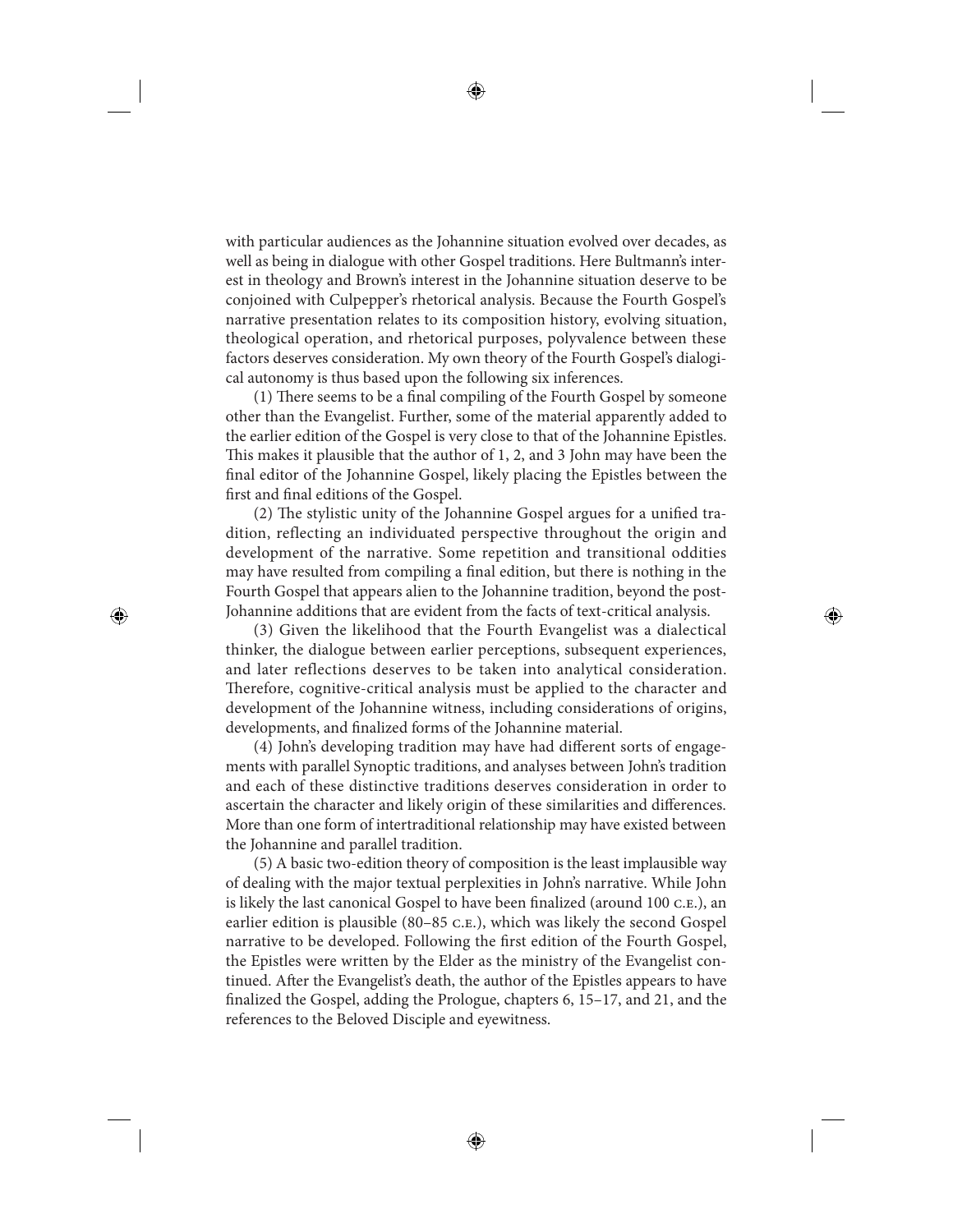(6) The three phases in the history of the Johannine situation each included two crises, with a seventh set of Johannine-Synoptic dialogues spanning all three phases. Period 1 (30–70 c.e.) involved the Palestinian stages of the tradition, including north-south dialogues between Galileans and Judeans and dialogues with Baptist adherents. Period 2 (70-85 c.E.) involved a move to Asia Minor (or some such mission setting), and dialogues with local Jewish leaders saw movement out of and back into the synagogue, while tensions developed with Rome under Domitian's reign. Period 3 (85–100 c.e.) saw the emergence of several Christian communities as the movement grew. New threats included the false teachings of Hellenistic docetizing Christians and the centralizing endeavors of Diotrephes and his kin.

As these elements are the most plausible and least conjectural approaches to the major literary and historical features of the Johannine tradition, theological interpretation deserves to follow accordingly. In doing so, however, the valences and open receptors of one approach deserve consideration in the light of others. This is especially appropriate because each of these features is itself something of a dialogical construct. The Evangelist reflects dialogically on his tradition, but he does so in the light of other traditional renderings and also in the context of an emerging situation. While there is an impressive synchronicity of tradition as the Johannine memory develops, the diachronicity of the Johannine situation evokes particular emphases and stylization as a means of addressing the needs of the evolving audience. Even the compiler's crafting of a final presentation of the narrative completes the earlier work and pulls it together into a unified whole, introduced by a hymnic composition and finalized with a second ending. Therefore, from one dialogue to another, Johannine polyvalence enriches interpretation and expands the number of valid meanings accordingly. The key is approaching the interpretive task in an integrated and synthesizing way.

#### Three Modes of Dialogue Underlying the Johannine Text

Just as there are three general types of riddles facing Johannine interpretation, three types of dialogical realities underlying the Johannine text deserve consideration. These features must be approached dialectically because of the Fourth Gospel's literary, historical, and theological dialogical character. While some interpreters may seek to confine the discussion to a single discipline or issue, adequate biblical interpretation cannot accede to such an artificial request. Again, the interpretive paradigms of Bultmann, Brown, and Culpepper have made enduring contributions precisely because they worked with multiple disciplines and approaches, addressing the polymorphic character of the Johannine riddles with complementary hypotheses that provide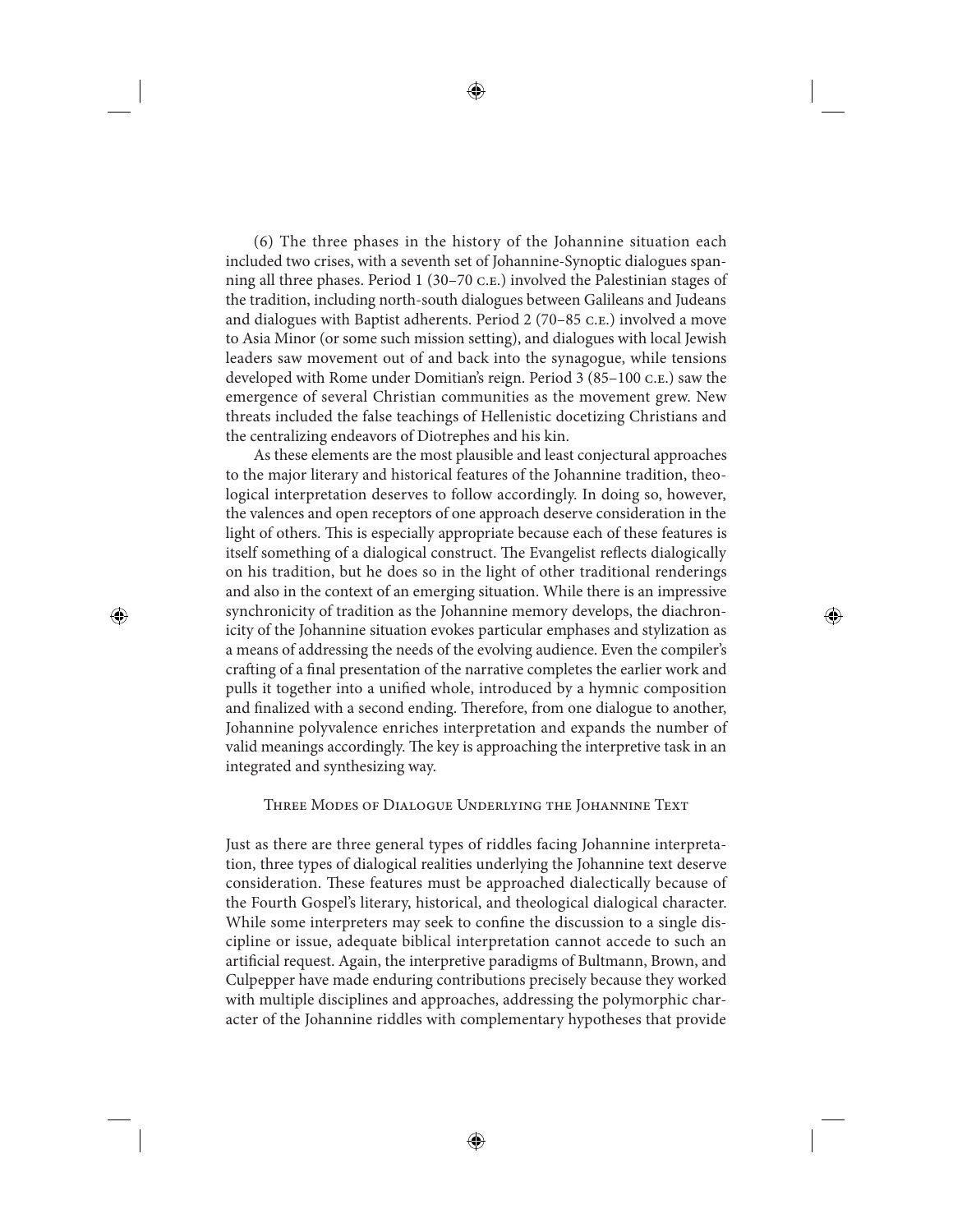suggestive ways forward for understanding matters Johannine: literary, historical, and theological.

In addition to the Fourth Gospel's thoroughgoing dialogical character, however, its central literary, historical, and theological features also include dialogical modes of operation. One wonders if the dialogical function of narrative ever stops; to pose a Bakhtinian answer: No! While there may have been a first word in the cosmos, there is never a *first* word in literature, nor will there ever be a *last* word. In that sense, we are involved in the making of meaning, and from one dialogue to another we ourselves are engaged dialogically in hearing and reading the Johannine narrative (see Clark and Holquist 1984, 350; Anderson 2007a). Yet even great programs have their particular strengths. Bultmann's theological sensitivity and acuity will withstand the test of time; Brown's illuminating history of the Johannine situation will make a perdurant (to use one of his terms) contribution; Culpepper's literary contributions will continue to capture the imagination of interpreters over the long term. In picking up the mantles laid at the feet of interpreters, we, too, are invited into dialogue with the Johannine text, as well as with the most enduring contributions of its finest interpreters. That leads now to the threshold of John's theological, historical, and literary dialogical realities.

John's Theological Dialogism: Johannine Misunderstanding Dialogue—Exposing Seven Crises in the Johannine Situation

From beginning to end, the theological character of the Fourth Gospel is thoroughly dialogical. The challenge, of course, is to understand clearly the epistemological character of John's theological dialogism and to interpret it accordingly. While other features could be noted, three aspects of John's theological dialogism deserve special consideration. They include the dialectical thinking of the Evangelist, the agency schema at the heart of John's Christology, and the human-divine dialogue at the center of John's revelational theology.

First, any adequate interpretation of a Johannine theological theme must engage the dialectical thinking of the Evangelist, lest its character and meaning be missed. Some exceptions will apply, but the common thread in the tensions inherent to most of John's theological riddles (as outlined above) is the fact that the Evangelist characteristically works in both-and conjunctive ways rather than either/or disjunctive ones. This feature reflects a first-order type of cognition, which in turn reflects the dynamism and creativity of firstgeneration discovery. In contrast to the right-answerism of the author of the Johannine Epistles, the author of the Gospel challenges monological thinking, religious platforms, biblical notionalities, and political motivations in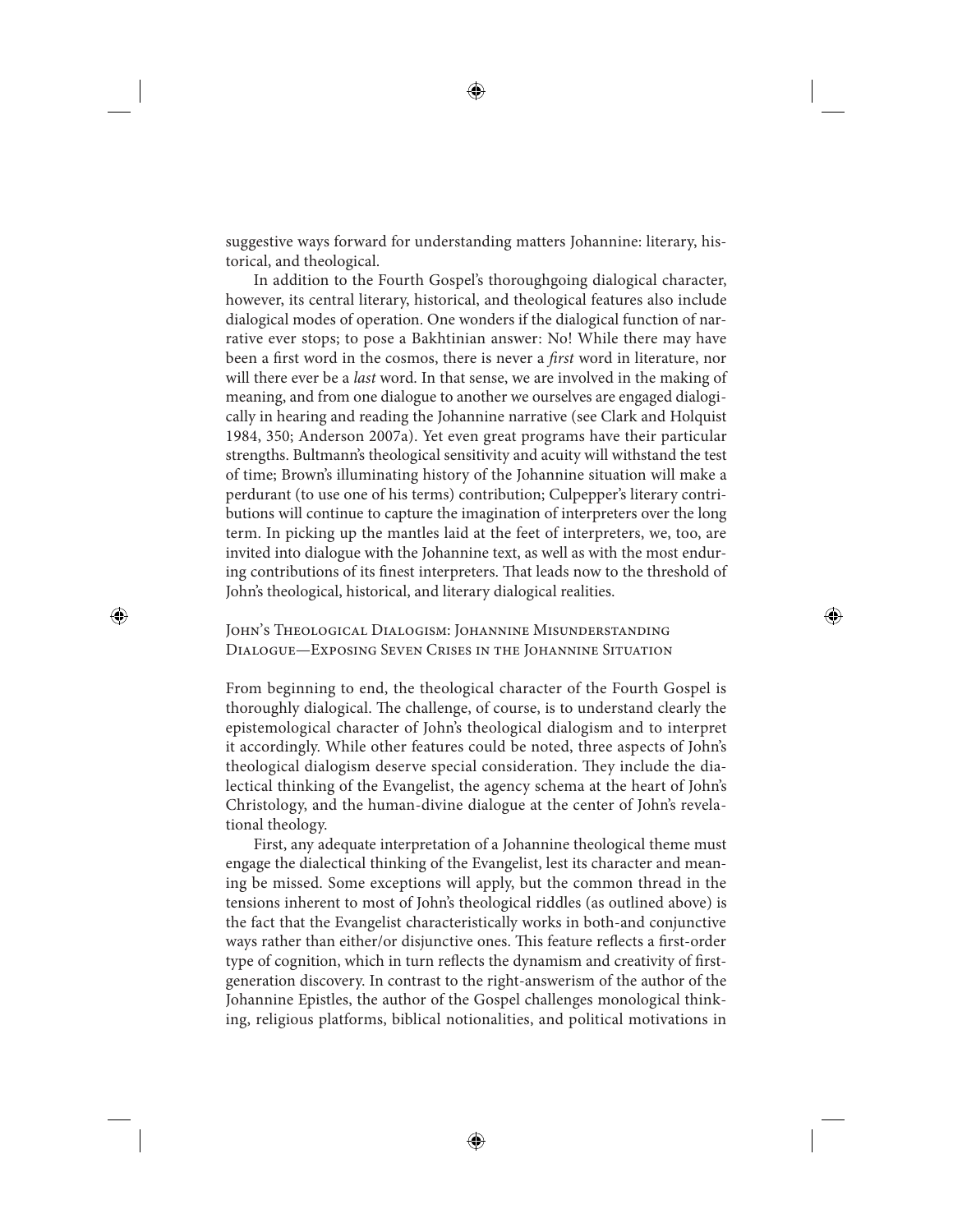the name of the liberating power of truth. Whether discovery emerged from pneumatic openings mediated by the work of the Paraclete or from spiritual encounters and associations during the historic ministry of Jesus, or both, or some other means, John's is a theology of encounter—originating from, and leading to, the same in the way the narrative is constructed. Therefore, rather than allow the reader to get smug in one presentation or another, John's irony, apparent contradictions, abrupt shifts in sequence, and other narratological ploys hook the reader, seeking to engage later audiences in the same sort of first-order encounter that the Evangelist has himself experienced. From a cognitive-critical perspective, certainty is challenged by mystery precisely because the ineffable cannot be reduced to the notional. Deep calls to deep, and theological interpretations that do not appreciate the epistemological character of John's dialectical thought will fall short of adequacy.

Second, the Johannine agency schema is central to understanding the Son's relation to the Father and mission in the world. One thing Bultmann got right was the dialectical structure of John's agency schema. The saving/ revealing agent was sent to the world to disclose God's love, knowledge, and light and to lead humanity into the fullness of restored relationship by means of an authentic response of faith to the divine initiative. Indeed, the Revealer scandalizes the world and its religious approaches to the divine precisely because it calls for the forfeiting of trust in human ventures and their scaffolding in exchange for the receiving of grace through faith. One thing Bultmann got wrong, however, was made apparent by the discovery of the Dead Sea Scrolls just six years after his 1941 commentary appeared. The prophetic agency schema was rife within Judaism itself, and while John's dualism played well within Hellenistic settings, its origin was profoundly Jewish. When the Father-Son relationship in John's narrative is viewed in the light of the prophet-like-Moses agency schema of Deut 18:15–22, virtually all of the Son's emissary characteristics may be identified within the outline of this agency schema below. Rather than locating a high Christology in inferred gnostic poetry countered by the incarnational inclination of the Evangelist, the Johannine Jesus' equality with and subordination to the Father are flipsides of the same coin: a Jewish agency schema, within which the agent is in all ways like the one who has sent him.

Therefore, (1) God will raise up a prophet like Moses who will speak God's words to the world (the Son speaks the Father's words to the world); (2) the prophet will say nothing on his own behalf, only what he is instructed to say (the Son speaks not on his own behalf but only what the Father has instructed him to say; (3) his audiences will be accountable to God for their responses to him (to reject or receive the Son is to reject or receive the Father); and (4) as distinguished from the presumptuous prophet, the authentic prophet's words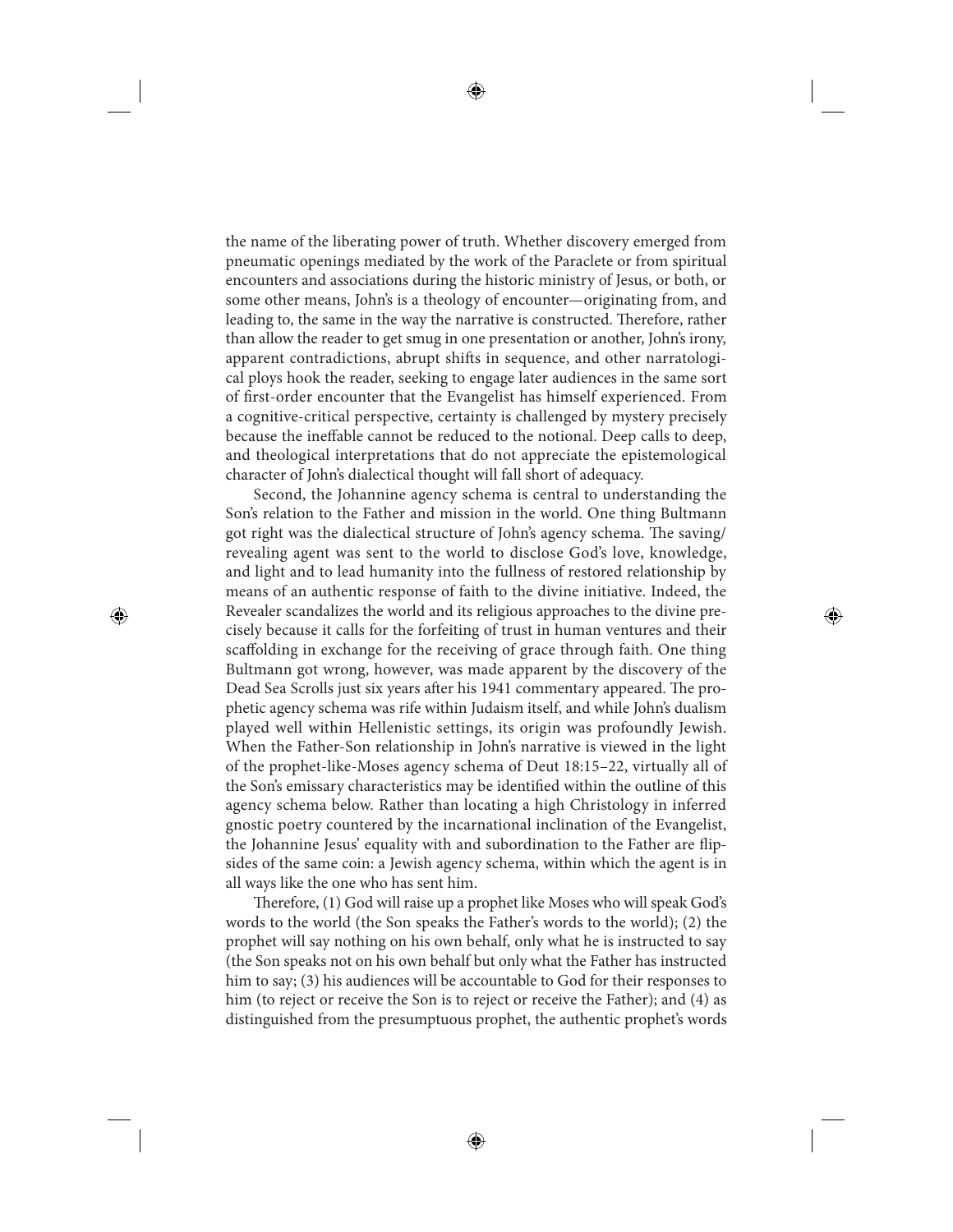will come true (Jesus' proleptic words come true, showing that he is authentically sent from the Father). This is the christological subject of which Moses wrote (John 5:39, 46), and the main thrust of the first edition of the Fourth Gospel is to present Jesus as the fulfillment of this prophetic agency typology.

A third dialectical aspect of Johannine theology is to further the divinehuman dialogue, which the Fourth Gospel bespeaks *and* conveys. John presents salvation in revelational and relational terms, and in that sense salvation is a function and the goal of the divine-human dialogue. Again, the issue of initiative is central. What the Revealer reveals is the message that human initiative cannot suffice: no one has seen God at any time (John 6:46); only the one who is sent from the Father has seen God and can reveal the love of the Father to humanity (1:18). Therefore, all that is of human origin and initiative is scandalized by the divine initiative, and in that sense it is not only the Jewish leaders and their religious platforms that are challenged, but all religious scaffolding—Christian, atheist, academic, political, popular, sectarian, and otherwise. This is what makes the Johannine Gospel classic religious literature: it continues to speak and to challenge within Christian traditions and beyond them. It declares that the truth alone is liberating and that, while the light is available to all, the world either responds to the light or seeks the "security" of darkness (3:17–21). Like Plato's Allegory of the Cave (*Republic*  8), humanity's response to the light betrays its inclination toward it.

John's dualism is a "dualism of decision," to use Bultmann's language, and in the narration of John's Jesus story, humanity is called to make a choice for or against the Revealer. Indeed, this existential response of faith is the most difficult for the religiously invested, for to come to the light in faith is to acknowledge the frailty of one's theological constructs and claims to knowledge in exchange for that which is of God. Yet no one can come except through being drawn by the Father, which is what the saving/revealing initiative of the divine Word does. To say yes to God's loving YES to the world is to enter into that eternal Dialogue that was and is from the beginning and that will be until the end. Its scandal, however, is not that it requires laying humanity's sin at the foot of the cross, but its religious claims to see (9:41).

#### John's Historical Dialogism

As mentioned above, many a classic theological statement of especially the first four ecumenical councils restored the both-and component of a theological issue that had been stripped of its conjunctive tension by one heretical movement or another. Interestingly, while dialectical reasoning has been the time-tested way forward for addressing the Fourth Gospel's theological tensions, the same has not successfully been attempted in addressing the text's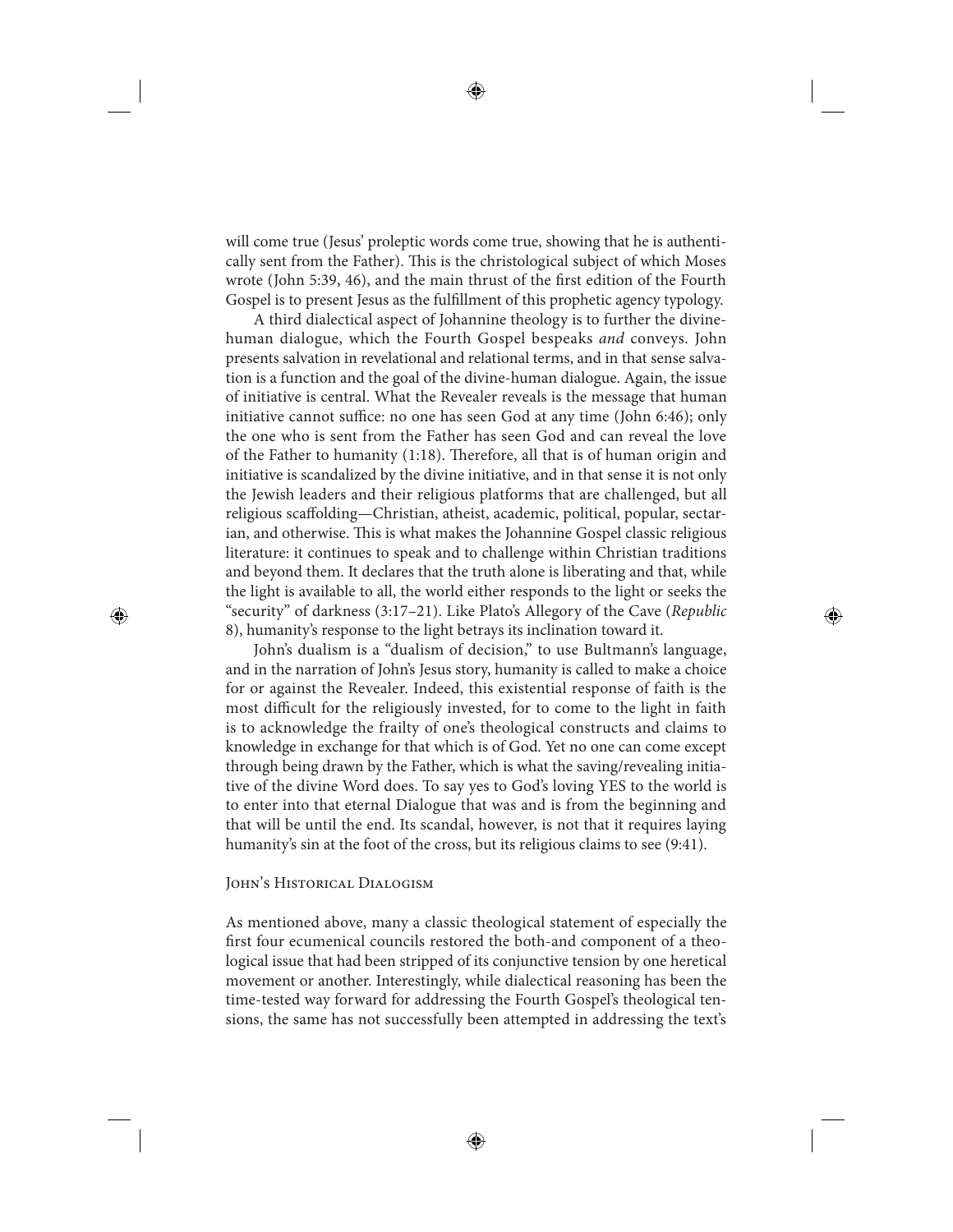historical tensions. This may be a factor of an overconfidence in objectivism within the modern era or a privileging of noncontradiction as the prime marker of historical truth. While Bultmann failed to conceive of the Johannine Evangelist as a dialectical thinker (unlike his conception of the best of modern theologians), he nonetheless called for a dialectical approach to historiography, which may yet pose the way forward for addressing John's historical riddles (Anderson 2006a, 175–90). While Brown did more to set the template for those investigations, John's historical dialogism deserves consideration in terms of the Evangelist's historical dialogues within his own tradition, parallel traditions, and his emerging audiences.<sup>10</sup>

A first dialogical consideration relates to the fact that Johannine narrative contains several references to earlier and later understandings within the Johannine tradition. This *intratraditional dialogue* is evidenced by the fact that Jesus' disciples did not understand what he said at first, but after the resurrection their comprehension was fulfilled (John 2:22; 12:16). Indeed, Jesus predicts fuller understanding later (13:7), and the disciples' understanding of Scripture becomes fuller from a distanced perspective (20:9). Correctives and clarifications to particular meanings abound within the Johannine tradition itself, suggesting engagement between earlier narrations and later editings (see 1:15; 4:1–2; 7:22; 12:6; 18:32; 19:35; 21:19). Further, one of the central features of Johannine theological operation involves reflecting on the meaning of earlier events for later audiences. The words of the wedding steward, that Jesus saves the best for last (2:10), allude finally to the raising of Lazarus and the glorification of Jesus (John 11; 19–21); the well-water scene points to Jesus' availing living water (4:7–26; 7:37–39); the feeding of the multitude points to Jesus as the bread of life (6:1–15, 31–58); the restoration of the blind man's sight illuminates the blindness of the religious leaders (9:1–7, 8–41); the raising of Lazarus from the tomb points to Jesus as the resurrection and the life (11:1–45; 20:1–28). In these ways, the theological reflection of the Evangelist upon his own tradition shows the inference of meaning, even in later settings, as understandings continue to unfold as a factor of intratraditional dialogue. Climactically, an extension of graciousness to later generations is evident in the declaration of blessedness for those who "have not seen and yet believe" (20:29). Ironically, the very mention of later understandings attests to the reality of earlier impressions—perhaps even alluding to first impressions and the originative stages of the Johannine memory.

<sup>10.</sup> For a development of these three levels of dialogue using John 6 as a case study, see Anderson 1996, 167–251.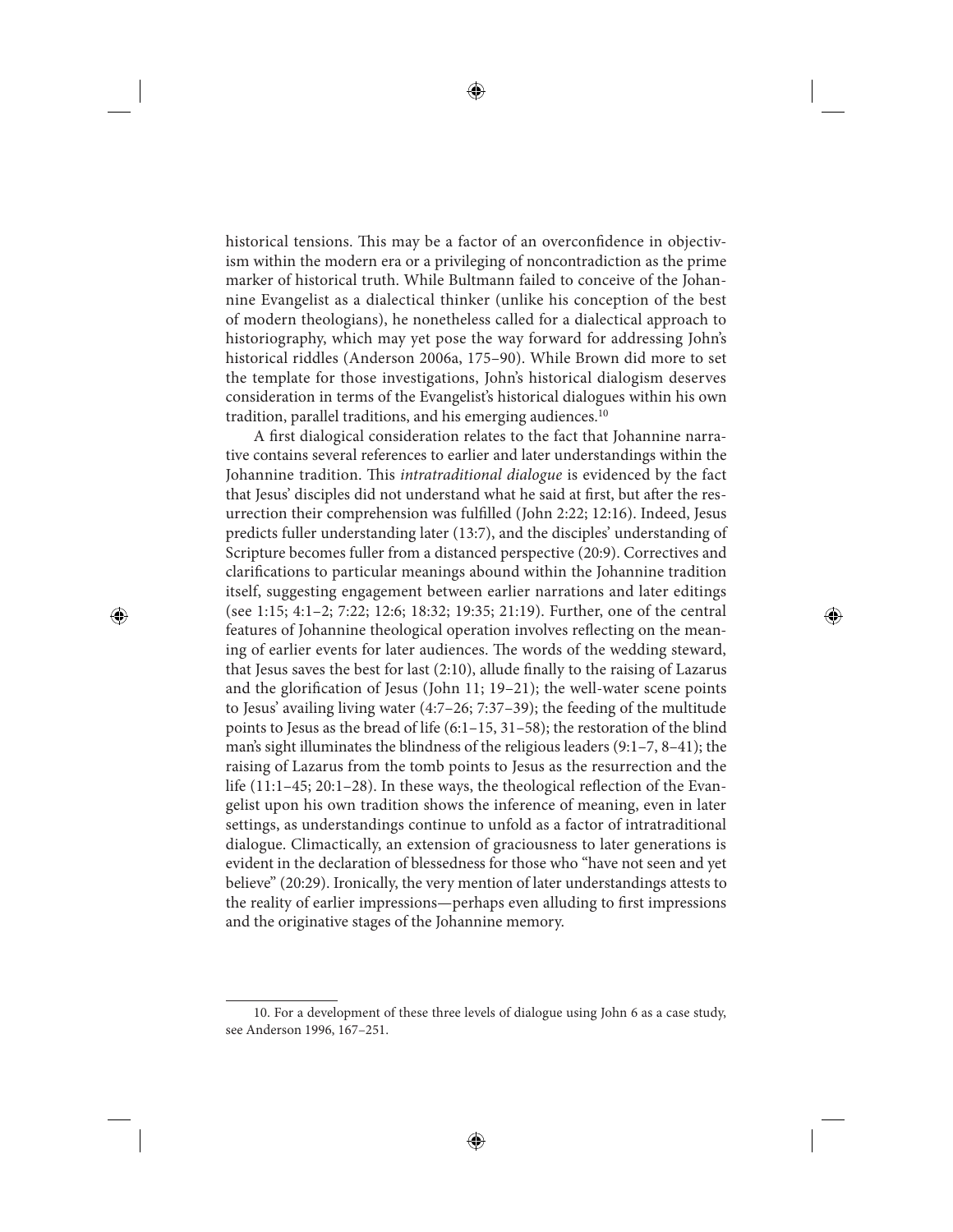Second, while a good deal in intratraditional dialogue is apparent in John's Gospel, there are also signs of *intertraditional dialogue*. Assuming Markan priority, while Matthew and Luke built *upon* Mark, the first edition of the Fourth Gospel appears to have built *around* Mark. Given that the most likely contents of the supplementary material include the Johannine Prologue, chapters 6, 15–17, 21, and the Beloved Disciple and eyewitness passages, the following inferences are likely. (1) Distinctive contacts between the Johannine and Markan traditions reflect "interfluence" between the oral Markan and Johannine traditions (Anderson 2006a, 104–6). (2) The first edition of John's Gospel augments Mark with two early miracles (John 2:1–11; 4:45–54) and three southern ones (John 5, 9, 11), also setting the record straight here and there (Anderson 2006a, 106–12). (3) Luke departs from Mark and sides with John at least six dozen times, suggesting Luke's dependence on the Johannine oral tradition (Anderson 2006a, 112–17). (4) Johannine motifs in the double tradition material suggest that the Q tradition may have incorporated some Johannine material (Anderson 2006a, 117–19). (5) The later Johannine material appears to have been engaged dialogically with Matthean ecclesial developments, including the role of Peter and the function of apostolic authority (Anderson 2006a, 119–25). (6) Of course, a good deal of secondary (and perhaps tertiary) orality likely existed between the Johannine and Markan traditions, so that these "bi-optic Gospels" should be interpreted as reflecting a good deal of interfluentiality from the earliest to the latest stages of their traditions.<sup>11</sup>

Regarding understandings of the kingdom, miracles, ministry, worship, the *parousia*, sacraments, leadership, and authority, the Johannine and Markan traditions were engaged in dialogue over the course of seven decades at least. While intratraditional dialogue found new meanings in earlier impressions, intertraditional dialogue appears at times to have set the record straight, especially with reference to the Markan and Matthean traditions. Therefore, historical memory was likely a part of at least some of the interfluentiality between the bi-optic Gospels, ultimately casting light upon the historic ministry of Jesus.12

<sup>11.</sup> Anderson 2006a, 127–73. Beyond the simplistic source-dependence approaches, contacts during oral stages of traditions also deserve critical consideration. Here Walter J. Ong's theory of secondary orality bears great interpretive potential. In his *The Presence of the Word* (2002) and *Orality and Literacy* (1982), Ong describes the informal ways that contacts happen beyond written means.

<sup>12.</sup> Note, e.g., the interfluentiality between the Johannine and Markan traditions regarding the sea crossing in John 6 and Mark 6 (Anderson 2004). More comprehensively, see Anderson 2001; 2006a, 101–26.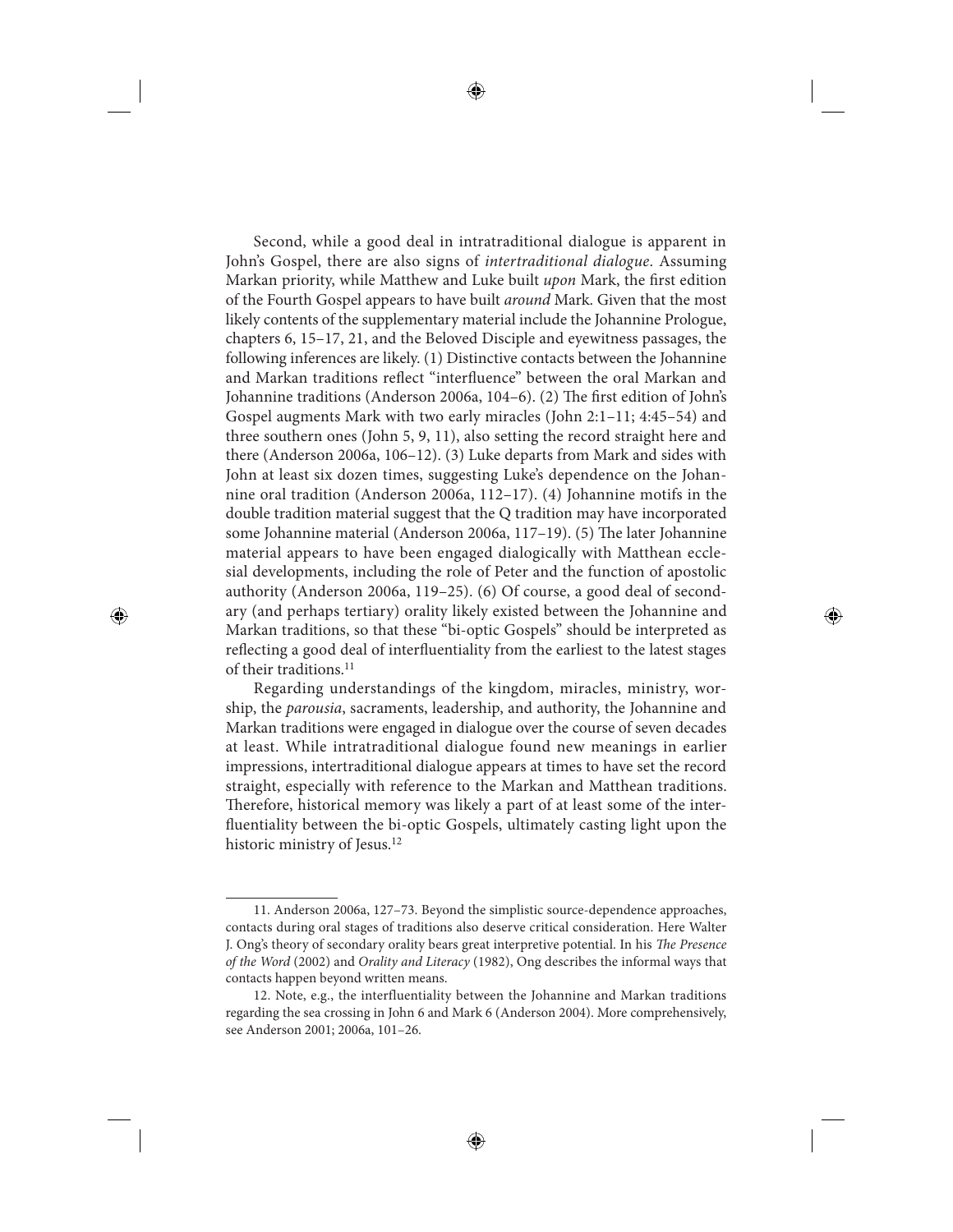A third dialogical aspect of Johannine historicity relates to the *dialectical Johannine situation* evolving over several decades. While Raymond Brown argued for the basic historicity of the Johannine situation and even was becoming open to some "cross-influence" between John and the Synoptics, his greatest contribution was a plausible sketch of the historical Johannine situation (see Brown and Moloney 2003, 104). While his inference of Samaritan influence on the Johannine tradition is not as compelling as his theories regarding the Johannine Christians' dialogues with Baptist adherents, local Jewish leaders, Gentile Christians, and apostolic Christians, the primary impact of his contribution is to pose a realistic synthesis of Johannine Christianity, drawing in the content of the Gospel and Epistles effectively. What is evident over a period of seven decades is at least as many dialogical crises within the evolving Johannine situation, with two in each of the three periods and with the running dialogue with Synoptic traditions spanning the other six.13 While most of these dialogical crises were largely sequential, many were also at least somewhat overlapping. Within John 6 alone, no fewer than four or five of these crises can be inferred when a history-and-theology reading of its narrative is performed in the light of its *Sitz im Leben*. 14

#### John's Literary Dialogism

Historical narrative is every bit as rhetorical as novelistic narrative, and even

<sup>13.</sup> Within the *Palestinian period,* (1) north-south dialogues between the Galileans and the Judeans are apparent, as are (2) dialogues with adherents of John the Baptist. Within the *first Asia Minor period*, (3) a set of dialogues with local Jewish leaders of the synagogue is followed by (4) increasing tensions with the Romans during the reign of Domitian (81–96 c.e.). The first edition of the Johannine Gospel was drafted during this time. The *third period* saw the proliferation of other Christian communities, coinciding with (5) the threat of docetizing Gentile Christian teachers advocating cultural assimilation, and (6) the proto-Ignatian structuralizing attempts to diminish the docetist threat by Diotrephes and his kin (3 John 9–10) was experienced adversely by the Elder and his fellowship. The Epistles were written during this time, and after the death of the Beloved Disciple the Elder finalized the Johannine Gospel and circulated it among the churches as a testimony to Jesus' will and testament for the church (Anderson 2006a, 193–99).

<sup>14.</sup> While John 9 shows clearly a later set of dialogues with Jewish leaders around the time the first edition of the Gospel was finalized (80–85 c.e.), John 6, as a later addition to the text (ca. 100 c.e.), shows evidence of dialogue with the crowd on the meaning of the feeding (Synoptic-Johannine dialogues), Jewish leaders ("Bread" versus Torah), disciples of Jesus (willingness to ingest the flesh and blood of the suffering Son of Man), and Peter (the challenge of rising institutionalism in the late first-century church). See here Anderson 1997, 25–59. The crisis with Rome would have been in the background, and the first two Palestinian crises (north-south and with Baptist adherents) would have been in the distance.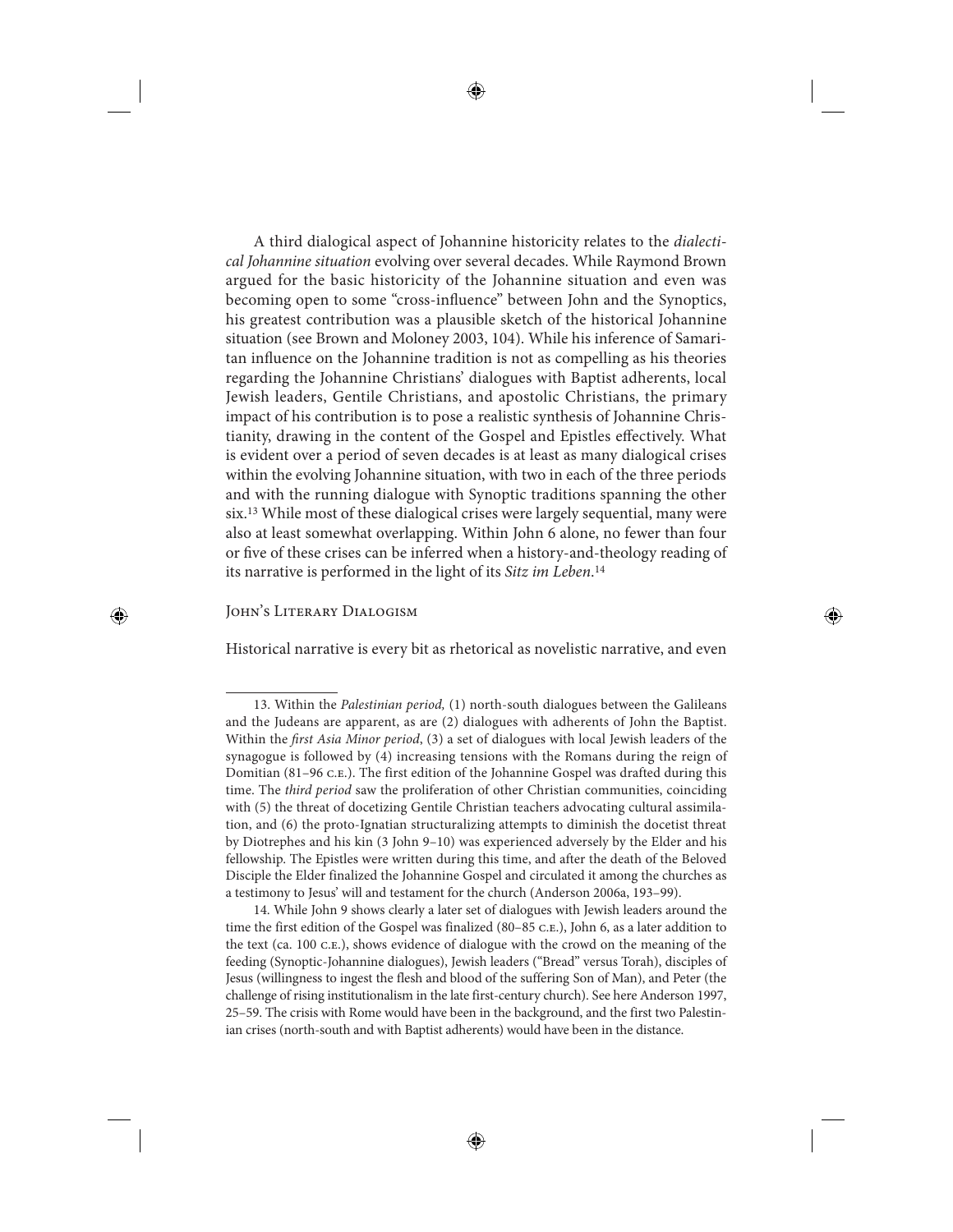the claim to historicity itself is a rhetorical assertion. Nonetheless, the Gospel of John must be engaged literarily, as well as theologically and historically. The new historicist will ask "whose history?" while the new literary critic will focus on what is in front of the text instead of what might lie behind it. This is the most significant advance in Johannine studies over the last three decades, and Alan Culpepper's *Anatomy of the Fourth Gospel* is the book that heralded the new literary paradigms for interpreting the Fourth Gospel. In his analysis of the Gospel's "plot," characterizations, presentations of time, and ways of drawing the reader into the omniscient perspective of the narrator, Culpepper's advances brought fresh analyses and insights to subjects that were once mired hopelessly in historical-critical or theological debates. As diachronic theories of composition have given way to more synchronic approaches, a better feel for John's rhetorical purposes and functions have emerged. Thus, the focus has changed from the question "*Is* John's Gospel true historically?" to "*How* is John's narrative true literarily?" Rather than being held hostage to Synoptic-Johannine historical hegemony or afflicted with speculation about "the theological interests of the Evangelist," Johannine readings have been liberated with answers facilitated by reader-response criticism, irony, characterization, symbolism, typological, and rhetoricalcritical analyses.

The literary dialogism of the Fourth Gospel thus functions on several levels. First, the Evangelist seeks to engage the reader rhetorically by means of producing a dialogical literary text. While literary deconstructionists will question any interpreter's ability to discern the original intention of an author, the Johannine Evangelist openly declares his *literary purpose* in 20:30–31: "Now Jesus did many other signs in the presence of his disciples, which are not written in this book. But these are written so that you may come to believe that Jesus is the Messiah, the Son of God, and that through believing you may have life in his name." The question here is the particular meaning of this statement of purpose. As others have argued regarding the rhetorical interest of a hypothetical σημεῖα source, I would suggest that the purpose of the first edition of the Fourth Gospel was the presentation of Jesus as the Jewish Messiah in order that its hearers and readers might come to believe. Virtually all of the text's dialogues involving the Jewish leaders of Jerusalem and presentations of Jesus as fulfilling the prophet-typologies of Moses and Elijah occur in this first edition material. The Johannine narrative even presents John the Baptist as denying his associations with the  $\pi$ rophet and Elijah, and perhaps the τransfiguration narrative has been omitted because Moses and Elijah are indeed come, according to John, in the ministry of Jesus. That being the case, in the Fourth Gospel the witnesses, the signs, and the fulfilled word all testify that Jesus is the prophet-Messiah, calling for a response of faith from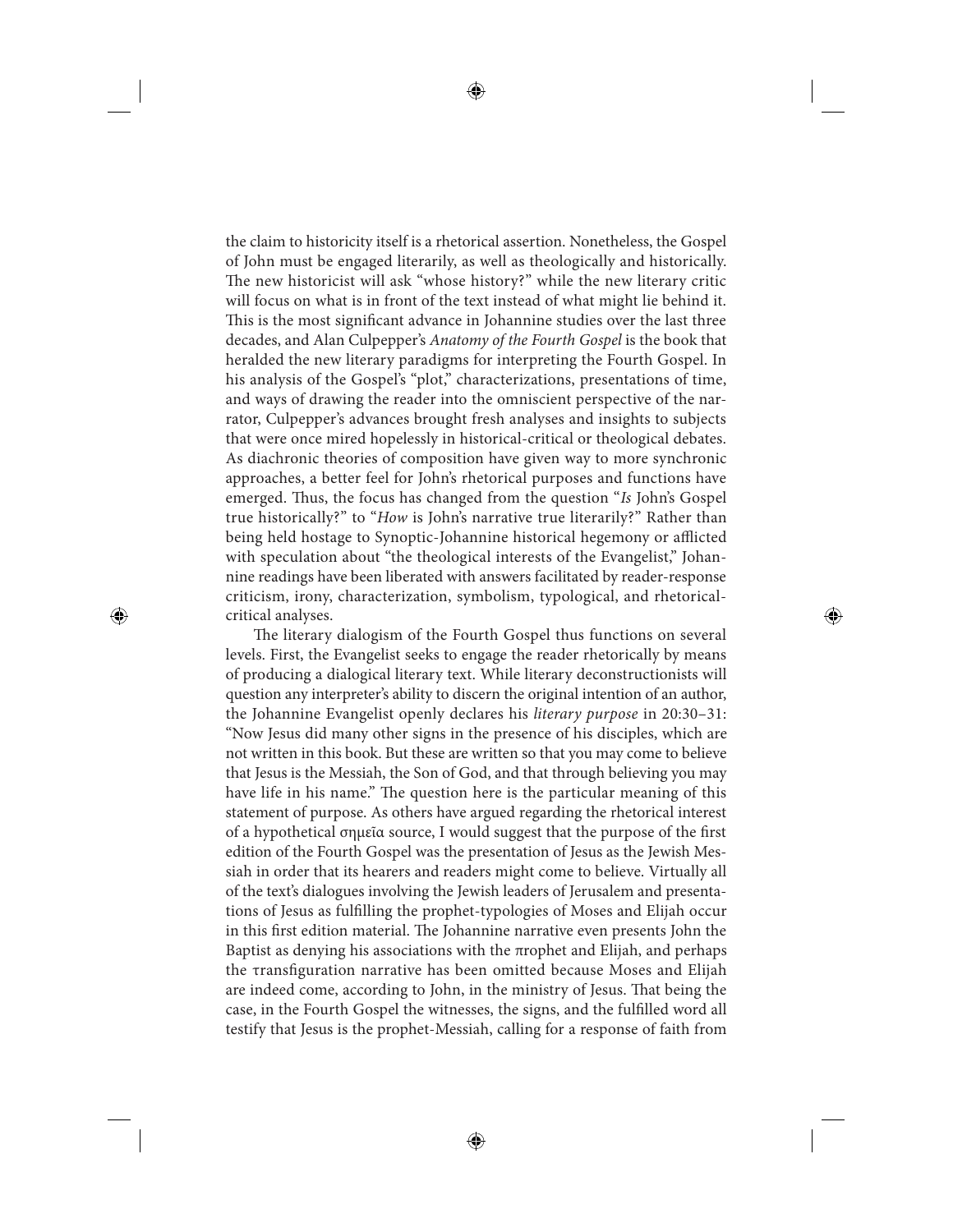members of the Johannine audience.15 Given that the first Johannine edition augments and to some degree corrects Mark around 80–85 c.e., it should be considered the *second* Gospel rather than seen as presenting an alternative to all three of the Synoptics.

Yet regardless of the Evangelist's original intention, what may be said about the final purpose of the Fourth Gospel? Debates abound as to whether the call to belief in John 20:31 should be understood as the invitation to firsttime faith or as an exhortation to believers to continue abiding in faith instead of defecting, as others apparently had done (see Anderson 2000). Might it have been *both*? Put otherwise, the first edition appears more apologetic in its evangelistic thrust, whereas the supplementary material more explicitly calls for solidarity with Jesus and his community in the face of trials and hardship. Not only do the trials described in the Johannine Epistles make this emphasis clear, but the character of the later material itself does so even more clearly in anti-Docetic ways.16 Therefore, the final purpose of the Fourth Gospel—and by the time of its finalization it was "the *Fourth* Gospel"—is to call believers to solidarity with Jesus and his community, even willingness to participate with him in his suffering and death if they wish to share with him in his gift of eternal life. Therefore, the literary *purposes* of the first and final editions of the Johannine Gospel functioned to elicit responses of initial and abiding faith in Jesus as the Christ and Son of God.

A second feature of John's literary dialogism involves the personal engagement of the reader in the experience and testimony of the author and his community. From a cognitive-critical standpoint, the narrator seeks to draw the hearer/reader into the community of those who testify as to the meaning of Jesus and his mission. As the Prologue reflects the corporate embracing of the Gospel's message within the Johannine faith community, it is added as a

<sup>15.</sup> On the many parallels between the elements of the prophet-like-Moses typology (rooted in Deut 18:15–22) and the Johannine Father-Son relationship, see Anderson 1999.

<sup>16.</sup> Note the incarnational (and thus, anti-Docetic) thrust of the supplementary material: (1) the Prologue invites fellowship with the flesh-becoming Word; (2) John 6 calls for the willingness to suffer with Jesus on the cross—to ingest his flesh and blood (6:51–58) if one wishes to be raised with him in the afterlife; (3) Jesus promises that, despite the trials believers will face in the world (John 15–16), he has overcome the world and will send them the Holy Spirit to empower and encourage them; (4) the testimony of the eyewitness is to the flesh-and-blood suffering of the Lord on the cross—physical water and blood poured forth from his side (19:34); (5) Jesus prays that his followers will be one and that they will be kept in the world but not of the world (17:11–19); and (6) John 21 adds a final ending to the original, emphasizing the shepherding responsibilities of leaders to care for the flock instead of themselves and to be willing to suffer martyrdom if needed.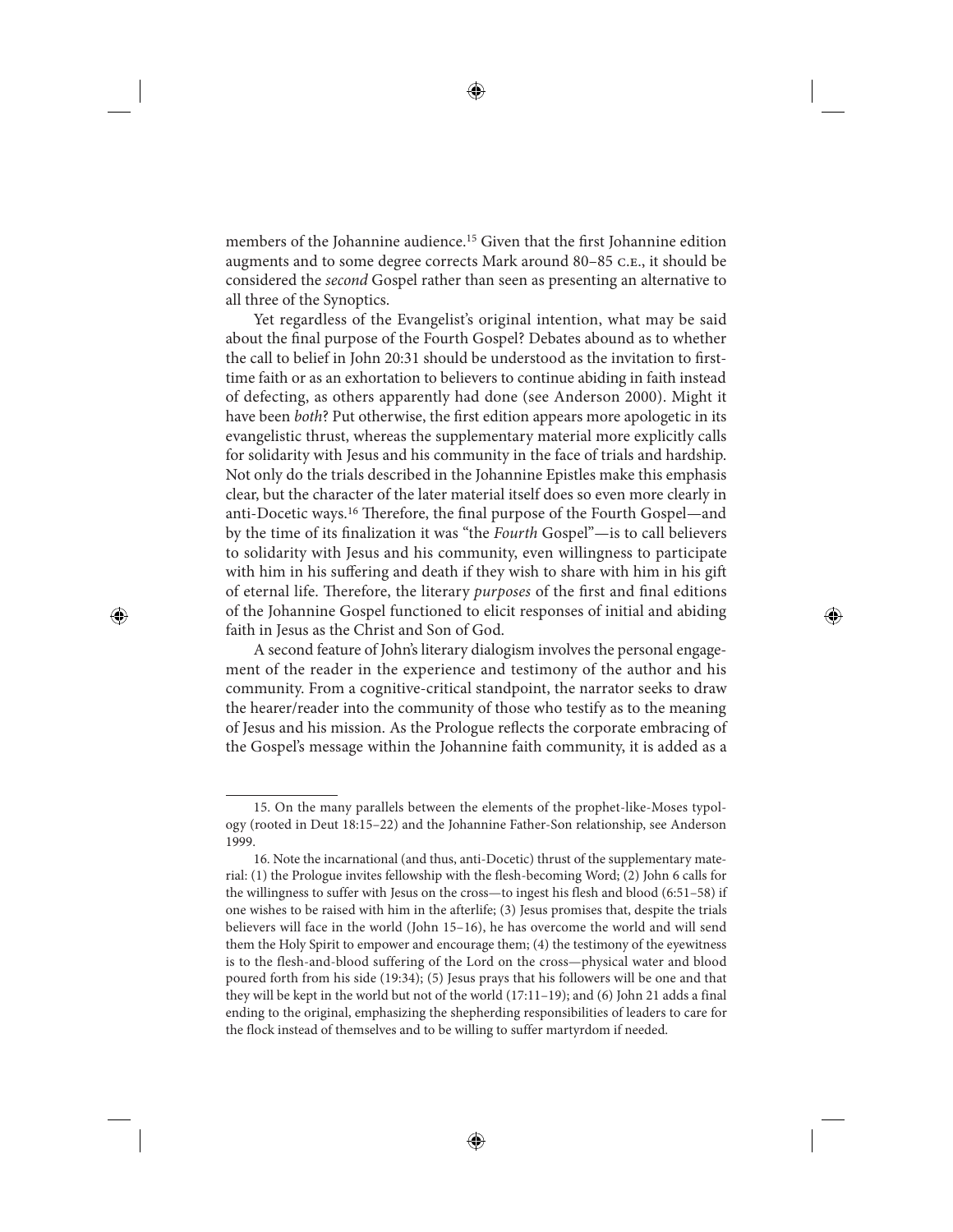dialogical beginning to its final edition. The first-person plural ("we") functions to include the willing reader in the experience and perspective of the narrator and his community. To behold Jesus' glory (1:14), to receive from his fullness grace and truth (1:18), to have found the Messiah (1:41, 45), to have seen the Lord (20:25), and to know that the Beloved Disciple's testimony is true (21:24) are just a few of the ways that the reader is invited into the experience and perspective of those who testify to a relationship with Jesus. Indeed, the promise of the Holy Spirit, who will abide with believers and in them (John 14–16), invites future hearers and readers into the same level of first-order encounter as experienced by the eyewitnesses themselves. In that sense, the apostolic community celebrating intimacy with the risen Lord continues from one generation to another, and later audiences are invited dialogically into fellowship with that original community across the boundaries of time and space.

Finally, the most distinctive feature of the Johannine narrative is neither its signs nor its sayings, but rather the prevalence of dialogues with Jesus, laced throughout the story, which invite hearers and readers themselves into an imaginary dialogue with Jesus. The dialogues basically function in two ways: comprehending and believing responses to Jesus are affirming and exemplary; misunderstanding and unbelieving responses to Jesus are rhetorical and corrective. Interestingly, these two rhetorical thrusts are characteristically signaled in the presentation by who takes the initiative. When Jesus or God's agent takes the initiative, the structure is nearly always revelational. As discussants respond in faith to the revelation, this is a positive example for others to follow; as they reject or respond incompletely to the divine initiative, this is presented as a negative example. However, when human actants come to Jesus asking a challenging question or making a self-assured statement, this presentation nearly always exposes their incomprehension and spiritual inadequacy. Nicodemus comes to Jesus by night, betraying his being "in the dark" (John 3:1–21); the crowd comes asking for a sign that they might believe, exposing their lack of adequate faith (6:22–35); religious leaders challenge Jesus' authorization, evidencing their lack of scriptural knowledge (5:16–47; 7:14– 10:42); the soldiers declare their quest for the Nazarene, yet despite falling to the ground in awe they nonetheless take Jesus away as a hostage (18:3–6); and Pilate makes bold statements to Jesus about his power, yet he is reduced to impotence before the demanding crowd (18:28–19:22). It is as though the inadequacy of human initiative is mirrored in the actions of the discussants. The only hope for humanity is that which is of divine origin, and the reader is drawn into an imaginary dialogue with Jesus by being engaged in the story. In that sense, each reader is subsumed into the identity of Nicodemus, the Samaritan woman, the crowd, the Beloved Disciple, Peter, Pilate, Mary Mag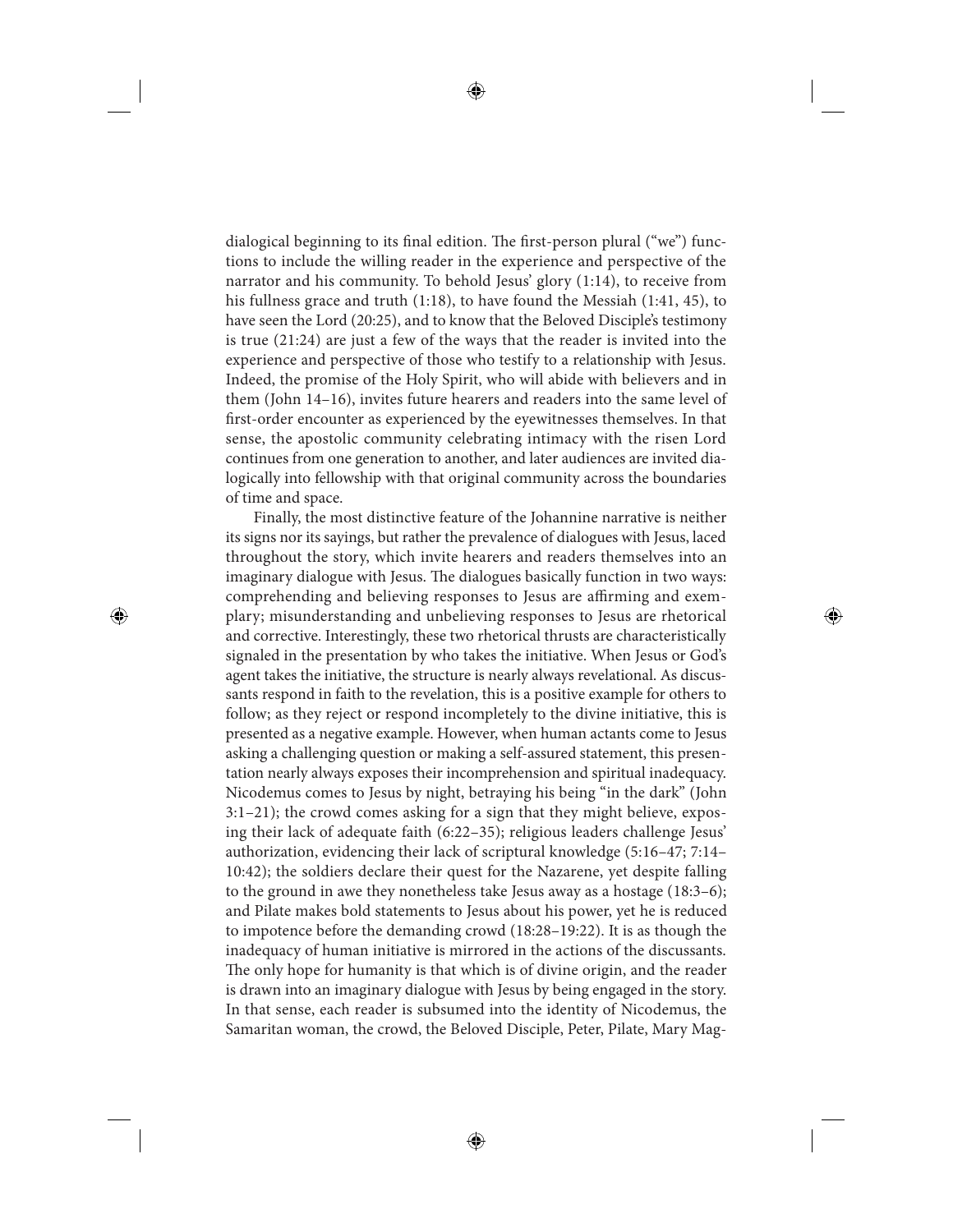dalene, and Thomas. Therein we find our own misunderstandings challenged and our authentic understandings confirmed. From one dialogue to another, the hearer/reader is finally engaged in dialogue personally, becoming a participant in the story.

Polyvalent Readings of John: From One Dialogue to Another

Polyvalent readings of John, however, do not imply discipline-free license, as though any reading will be just as good as another. What they do commend and facilitate is the synthesizing of the best of various approaches, realizing that no reading stands alone—in isolation from others. While disciplinary investigations of the Gospel of John must necessarily narrow their focus so as to establish arguable hypotheses and degrees of plausibility, the findings of these approaches must eventually be integrated with other approaches effectively. Because literary, historical, and theological aspects of the Johannine Gospel involve dialogical realities from beginning to end, synthesizing them together is itself an interdisciplinary and dialogical venture.

As understanding John's literary operations and evolving situation helps one better appreciate his theological claims, one becomes engaged experientially in the reception of the narrative. In that sense, hearers and readers in every generation are drawn dialogically into an imaginary dialogue with the Johannine text and its subject, Jesus, wherein conventional notionalities are challenged by the Revealer and contemporary readers are faced with the dualism of decision: whether to seek the truth and its liberating effects or to remain in the relative comfort of darkness, lest the crises of the story become personal. This is the enduring scandal of the Johannine narrative, but also its liberating promise.

As Mikhail Bakhtin reminds us, there is never a first meaning nor a last meaning, because we all are involved in the making of meaning (Clark and Holquist 1984, 350). In that sense, the polyvalence of the Johannine levels and modes of dialogue invites new connections between the open receptors of the narrative's many dialogical features. In so doing, our certainties are challenged as the invitation to mystery is extended. As the Johannine tradition began with an originative set of cognitive and experiential dialogues, it developed traditionally and literarily by means of dialogical explorations of the truth and its meanings. That is what is reflected in the Johannine text, but also what is furthered through it.

Finally, the narrative invites future readers and hearers into the same dialogical encounter from whence it came. In engaging dialogically the content of the Gospel, the reader's involvement in the making of meaning becomes a new story with its own history to tell. Existentially, the valences of personal